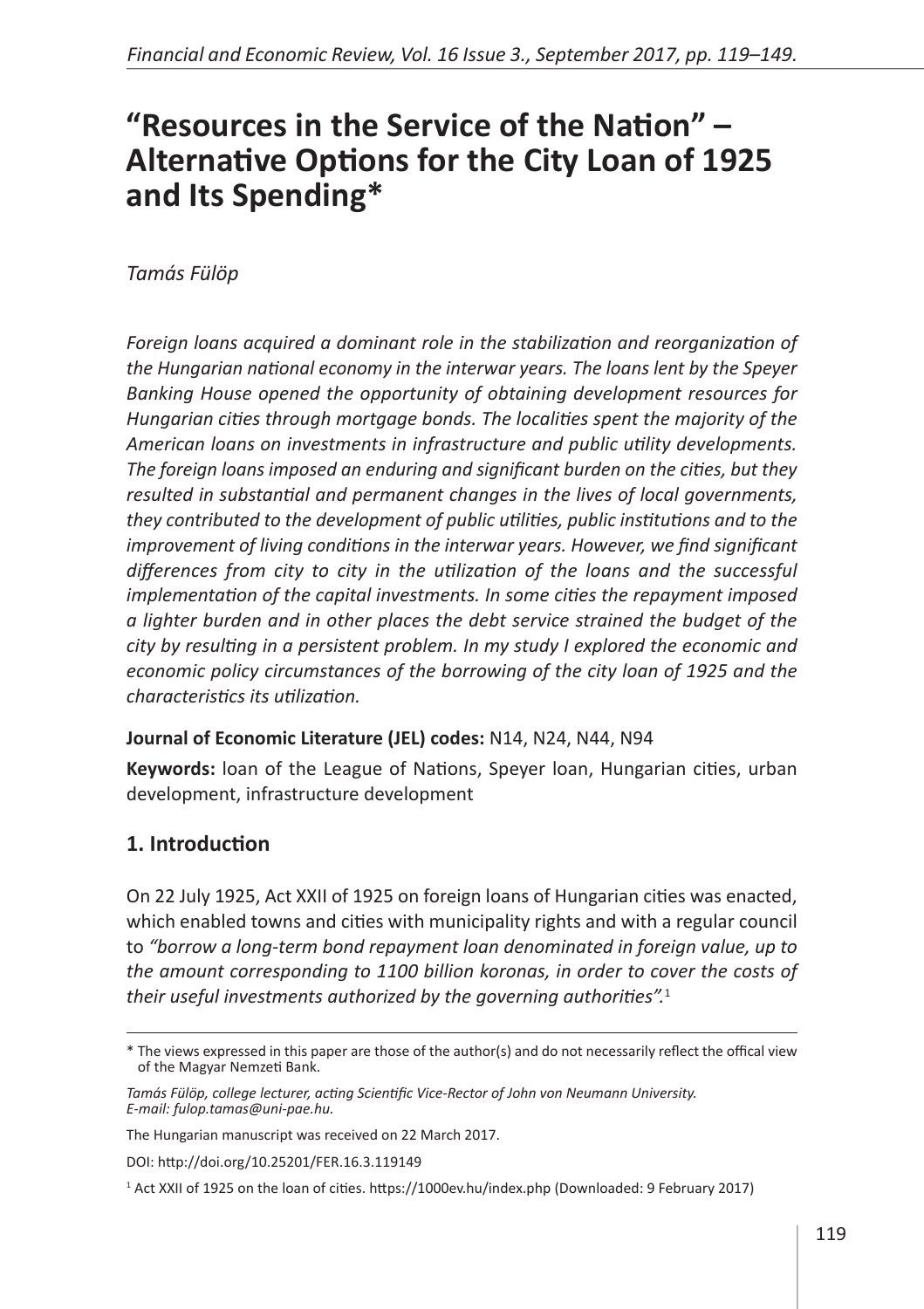The provision by the government of foreign loans available for cities was part of the large-scale stabilization programme, which was meant to serve the reorganization of the Hungarian national economy, after the First World War and the peace treaty of Trianon.<sup>2</sup> However, in order to recover the normal functioning of the country and to obtain the external resources essential for the development of the economy, it became absolutely necessary to increase the international recognition of Hungary after the treaty of Trianon and to achieve an equilibrium in government finances. After a successful stabilization, in 1925 the loans issued by the Speyer Banking House opened the opportunity of obtaining development resources for Hungarian cities by borrowing long-term loans. The municipalities affected by this credit facility spent the majority of the American loans – under the strict control of the financial governance – on infrastructural projects and public utility developments. In the subsequent decades, the amortization of foreign loans imposed a significant and enduring strain on the financial management of Hungarian cities, but the external financial resources resulted in significant and enduring changes in the lives of the municipalities. The capital investments enabled by the loans contributed to the modernization of cities, to the development of public utilities, public institutions, to the improvement of living conditions in the interwar years. In my study I intend to assess the economic, economic policy circumstances of the borrowing of the city loans of 1925 and 1926 and the characteristics of how they were spent.

# **2. The restoration of creditworthiness and the obtaining of the League of Nations loan**

After the First World War, the Hungarian economy and society had to face challenges never encountered earlier.<sup>3</sup> The extremely severe loss of territories and population owing to the peace treaty of Trianon caused such a trauma for Hungary that the country could not resolve or even process in the short term. The protracted war had already exhausted the economy of the country, the losses of the war caused a shortage of labour force, the life of the hinterland was strained by a severe shortage of goods and raw materials, acute problems of supply, then after the war the military occupation imposed on a significant part of the country, the dictatorship of the proletariat and the subsequent retribution, caused substantial damages in both human lives and properties.<sup>4</sup> The country gained its sovereignty parallel with the dissolution of the Austro-Hungarian Monarchy, under extremely adverse conditions, after the war the fundamentally changed circumstances of foreign policy and foreign economy prevented the recovery of the country to a significant extent. The sources of earlier foreign loans dried out, foreign trade practically ceased, the country did

<sup>&</sup>lt;sup>2</sup> In more detail: (Honvári 2001:330–51); (Honvári 2006:19–42); (Kaposi 2002:269–282)<br><sup>3</sup> In more detail: *Romsics* (*1999:99–147*)

<sup>3</sup> In more detail: *Romsics* (*1999:99–147*) <sup>4</sup> *Bojtos* (*2013:327–388*); *Gyenesei* (*2015:77–402*)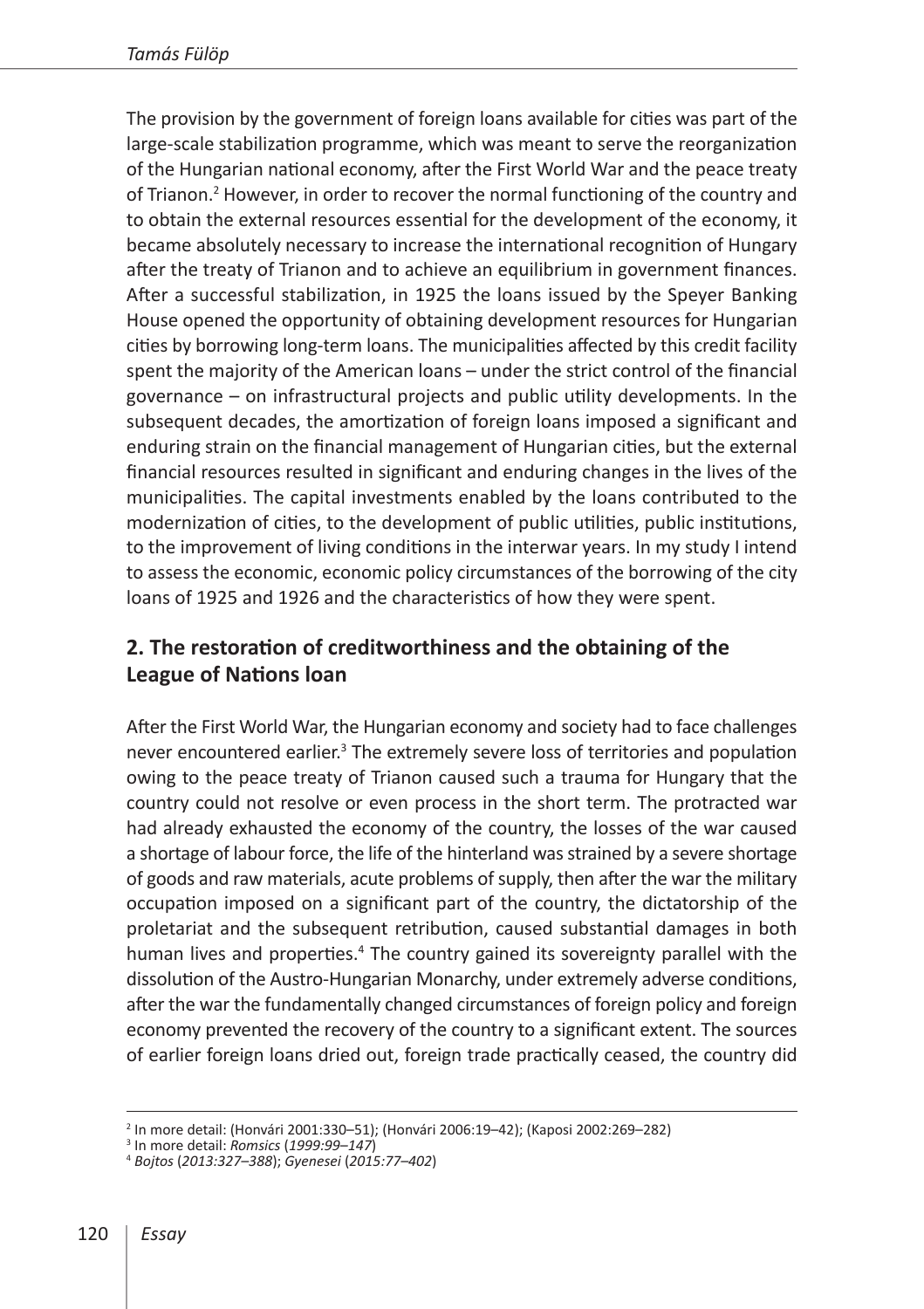not have a currency of its own or customs protection, while the neighbouring new nation-states imposed an economic blockade on a Hungary driven back behind the new borders. Parallel with that, the country had to face a radical change of the spatial structure of the economy, the loss of a substantial part of the raw material resources and infrastructure of the Hungarian economy, as well as the obligation to pay severe restitution. In this quagmire of economic problems mutually strengthening one another, the capacity of the national economy dropped, the drying-up of state revenues and the deepening inflationary crisis also played a determining role.

It was after signing the forced peace treaty of Trianon that the road opened up to consolidation in foreign and domestic policy and to the stabilization and reorganization of the national economy. The first major attempt to stop the inflation that started during the war and then accelerated and to restore the balance of government finances was masterminded by minister of finances Lóránt Hegedűs at the end of 1920 (*Honvári 2001:330–338*). The most important aim of the resolution plan was to address the liquidity problems of government finances and to restore the balance of the budget, but in the development of the stabilization programme the fact that the strengthening of the economy could almost exclusively rely on internal resources at that time had also be taken into consideration. The fact that the restitution obligations of Hungary had not yet been defined could also be a problem and all revenues and the entire wealth of the country was mortgaged as security to fulfil obligations. In order to control inflation, the financial governance tried to artificially tighten the supply of money and by the introduction of property tax they tried to increase the revenues of the state budget, as well as to reduce the expenditures of the state by the implementation of severe austerity measures. One of the fundamental pillars of the large-scale stabilization plan of Lóránt Hegedűs was the balance of the state budget accomplished by property redemption and the reduction of the issue of currency, but the plan of the financial minister only focused on aspects of government finances and disregarded the low profitability and significant capital requirement of the real economy (*Tomka 1996:71–74*). Therefore, in the short term it seemed that the plan managed to reduce the volume of currency in circulation and to improve the exchange rate of the temporary currency, the Hungarian korona, created by the overstamping of the former common currency of the Monarchy, in the international money markets. However, the revenues generated from property tax did not reach the desired level, and by creating a kind of deflationary crisis, the anti-inflationary financial policy resulted in adverse impacts on the real economy. The growth of the national economy fell short of the expectations, and by September 1921 it turned out that the stabilization of the Hungarian economy based on internal resources, i.e. the attempt of Lóránt Hegedűs to consolidate finances and the state budget, failed.

Thereafter, the new financial governance, which only had a very narrow economic policy latitude, started increasing the circulation of banknotes, in order to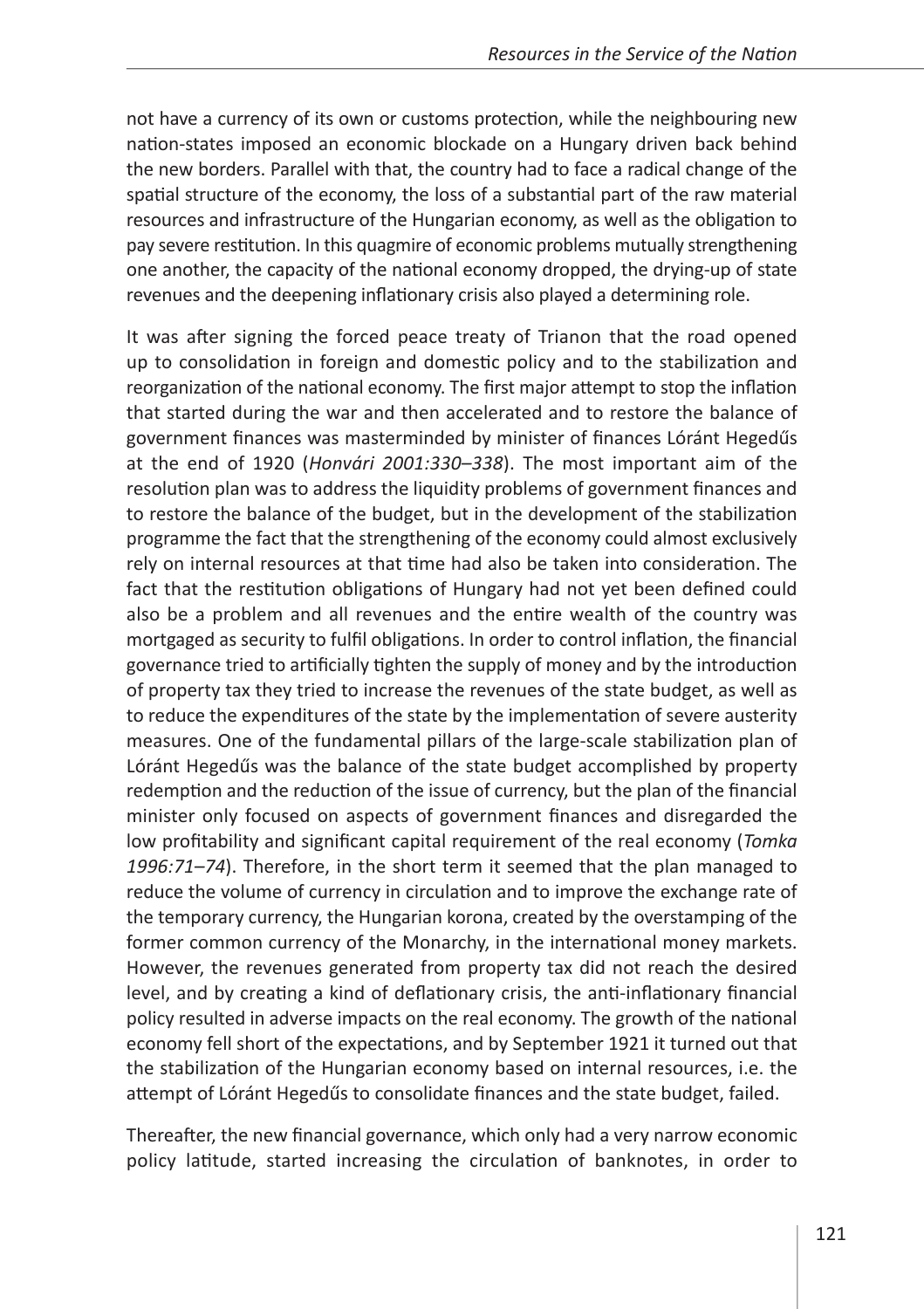finance state expenditures and to provide loans to the private economy (*Kaposi 2002:278–279*). Established after the termination of the common central bank of the Monarchy, the Austro-Hungarian Bank, the central financial institution, the Royal Hungarian State Bank started expanding the circulation of money by issuing fiat currency. From the end of 1921 loans provided directly by the State Bank were the only source of funding of the economy. Since the interests of loans emitted that way did not keep pace with the increasing rate of inflation, resources could be obtained at very favourable conditions. Since undertakings tried to convert their money, losing its value at an accelerating rate, by investments into the real economy, during 1922–23 a seeming and temporary economic upturn started developing (*Honvári 2001:337*)*.* This kind of financing had a temporary favourable impact on both financial institutions and the processes of the stock market, the number of credit institutions and the turnover of the stock market increased (*Tomka 1996:76–77*), however, this did not happen in accordance with an investment strategy implemented in line with long-term economic policy objectives; thus, the development of the sectors considered important relating to the enduring growth of the national economy was not achieved.

The inflationary policy became a tool for the central depletion and redistribution of income, the increasing inflation resulted in the devaluation of the currency, which had the most negative effects on people living off wages and salary and those with savings. In contrast, by taking advantage of loans lent in high amounts, with a long maturity and fixed interest, those borrowers who primarily had loans secured by mortgage on real property – primarily landowners, municipalities – could repay their loans borrowed before the war much more easily by relying on a currency that was losing its value rapidly. In a way the state also benefited from inflation, since owing to the devaluation of the currency it was mostly relieved of the obligation to repay the non-indexed war loans borrowed during the world war. However, by the end of 1923 inflation had become so high that it started to fundamentally prevent the functioning of the Hungarian economy, which struggled with the replenishment of the losses and damages of the war and with shifting to peacetime production. The devaluation of money frustrated monetary circulation and resulted in huge capital losses for credit institutions in Hungary, which further compounded the economic problems arising from the shortage of capital. Although after the war the state became more and more involved in finances, it also contributed to the failure of controlled inflationary economic policy and the lack of success of the attempt to put the national economy on a trajectory of persistent growth that at that time Hungary did not yet have an independent central bank and a stable currency of its own, by which it would have been able to support the economic turn, e.g. by applying a policy of exchange rate regulation.

During 1923 it became clear for the Hungarian government that a long-term foreign loan of a major amount would be required for the successful stabilization of the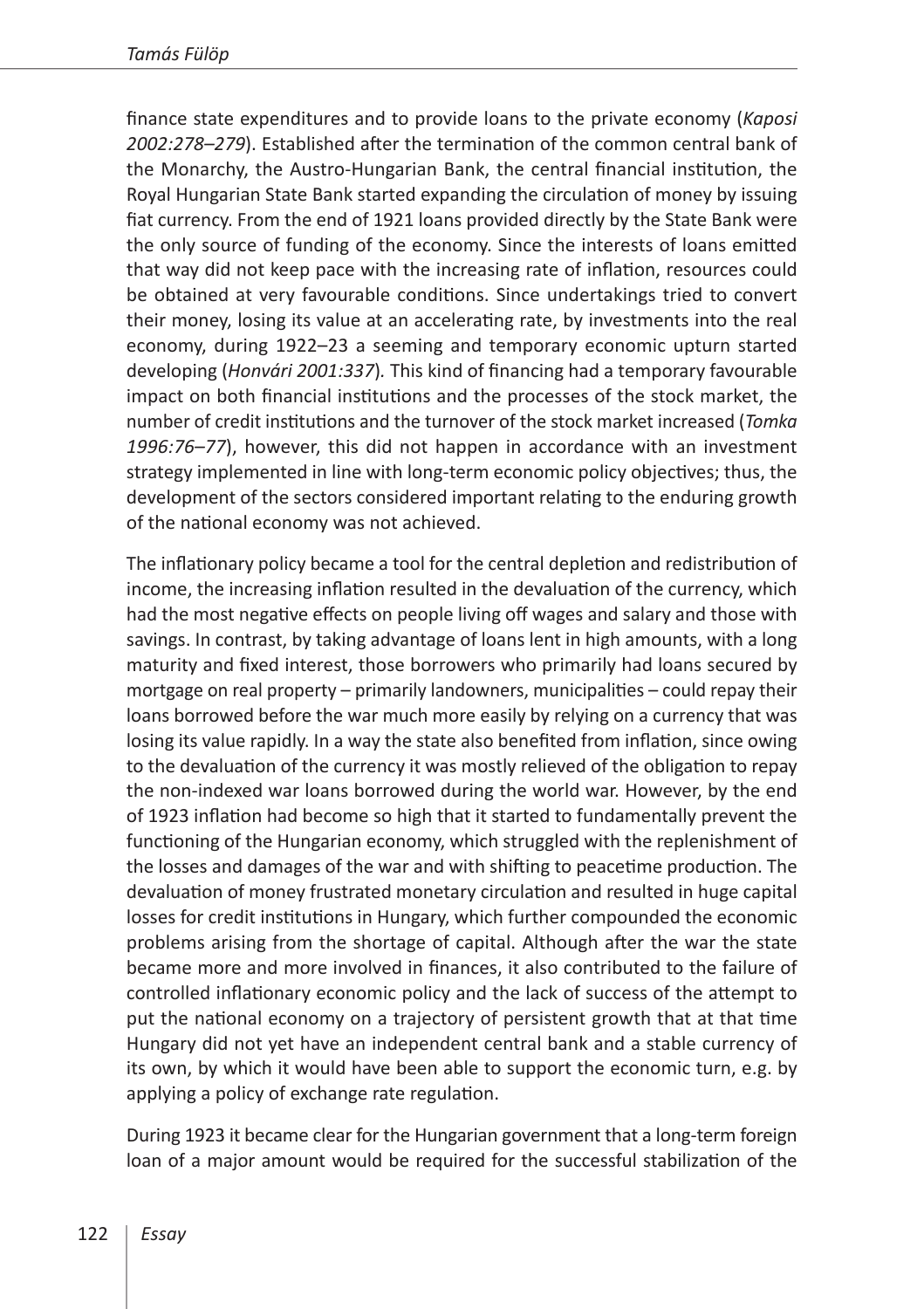economy. During 1922–1923 prime minister István Bethlen and minister of finances Tibor Kállay conducted preparatory negotiations in order to obtain a high-volume foreign loan (*Ormos 1964:42–57*)*.* However, it turned out during the negotiations that any rescue program for the disastrous Hungarian government finances and the national economy, which struggled with a shortage of capital, could be implemented with the involvement of external resources, which was only possible with the approval of the victorious Western great powers and the support of the League of Nations. In an effort to provide collateral for the foreign loan, the prime minister requested the Restitution Committee of the League of Nations to release the mortgage imposed on the wealth of the nation and the revenues of the state. By December 1923 the delegation of the League of Nations prepared the reconstruction proposal, in which a high amount, long-term foreign loan lent to Hungary was to play a dominant role. Containing strict conditions, the reconstruction plan required the Hungarian financial governance to stop the issue of fiat money and to halt inflation, to create a balanced state budget, to establish an independent central bank and to settle the issues of restitution. Financial reconstruction had to be supplemented by a comprehensive reconstruction programme, the purpose of which was the maintenance of the favourable economic processes. The League of Nations delegated a chief commissioner to Hungary to supervise execution (*Soós et al. 1993:520–556*)*.*

Act IV of 1924 – the statute on the restoration of the balance of government finances – enacted the programme of the reorganization of the Hungarian economy. This law authorized the minister of finances that in the implementation of the stabilization program *"he may borrow a loan resulting in the repayment of 250 million gold koronas, in order to cover those needs registered as of 30 June 1926 that are not covered by the current revenues"*. 5 The announcement about the subscription of the Hungarian state loan was published at the beginning of July 1924 in the international money markets, with the signature of chief commissioner of the League of Nations Jeremiah Smith and minister of finances Frigyes Korányi (*Honvári 2001:343*)*.* This loan was placed in a total of 8 countries, almost 55 per cent of the loans of 307 million was subscribed by the Brits, each of the Americans and the Italians subscribed 12 per cent, and 8.5 per cent was absorbed by Switzerland, while the remaining part was shared by 4 countries – Sweden, the Netherlands, Czechoslovakia, and also Hungary (*Ormos 1964:135–136*)*.* The loan was issued in 8 *tranches*, each of which was denominated in the currency of the country subscribing the loan, and repayment was to take place over a term of 20 years, by drawing lots or by repurchase (*Tomka 1996:82–83*)*.* The loan of the League of Nations was received well in the United States, which is reflected by the telegram of the Speyer and Co. Banking House sent to the Hungarian Minister of finances with the date of 8 July 1924, and published by the Hungarian News Agency: *"We are happy to let you know that the American tranche of the Hungarian loan was fully subscribed.* 

<sup>5</sup> Act IV of 1924 on Restoring Fiscal Equilibrium.<https://1000ev.hu/index.php> (Downloaded: 9 February 2017)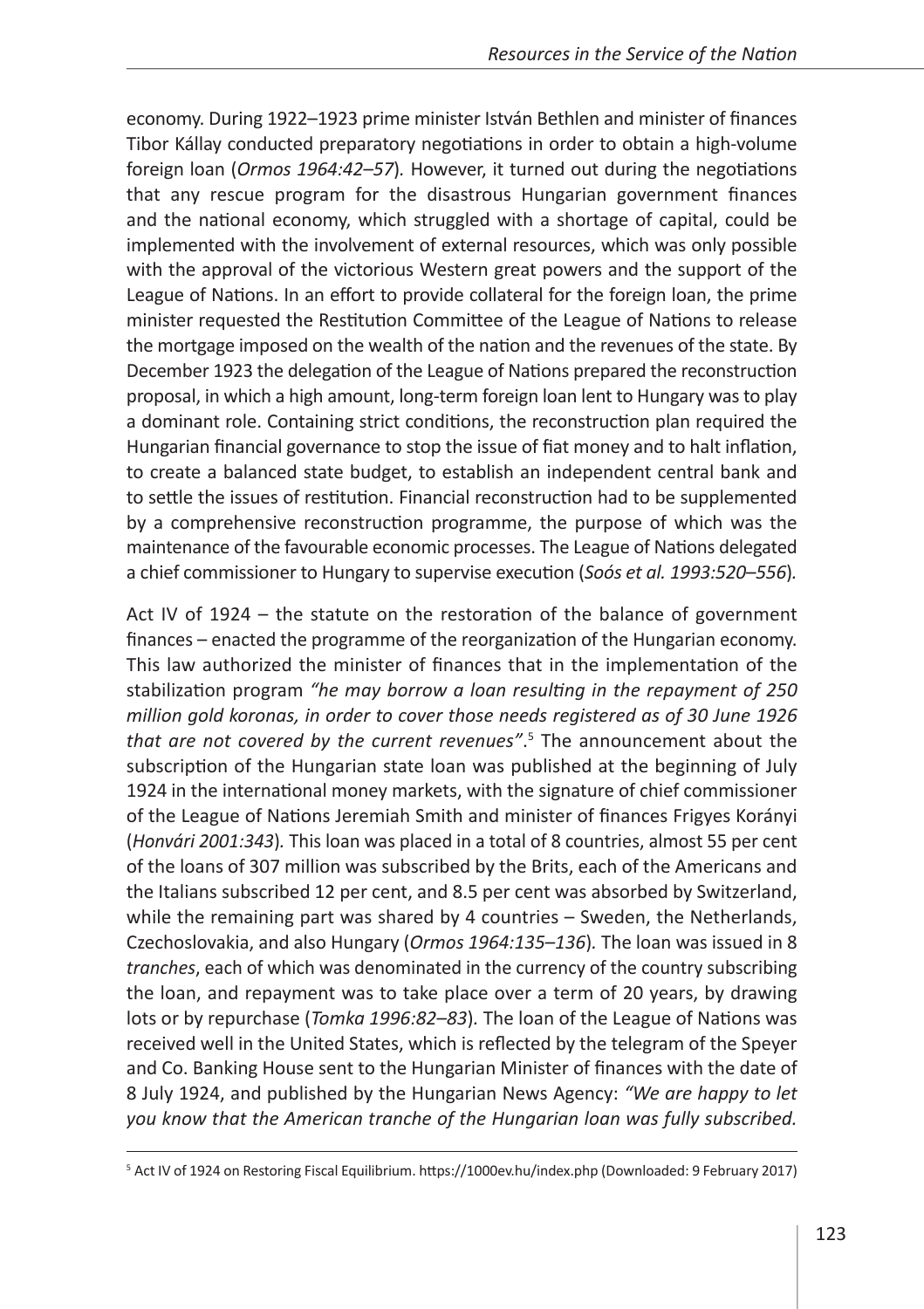*We have closed the subscription list and the banking group that committed to issue the loan by its signature, was fully released. We were extremely happy to have been able to participate in this action that we trust will be just as beneficial for Hungary as it is for the American capitalists who participated in the subscription"*. 6

With reference to the fact that this loan was not only designed to resolve the fiscal problems but also to create the conditions for a sustainable growth of the Hungarian economy in the form of new loans and to gain recognition for Hungary after the peace treaty of Trianon, the professional literature of economic history was right in highlighting that the loan of the League of Nations was offered with extremely adverse conditions, the subscription price of the loan was very low (80*–*87 per cent) and its interest rate very high at 7.5 per cent (*Honvári 2001:343–344*)*;* (*Kaposi 2002:279–280*)*.* It is reflective of the secondary role of the loan of the League of Nations in establishing international financial trust in the country and the resultant strengthening of sovereignty that even though in 1924 lending to Hungary seemed favourable to foreign creditors, the attempt to place these loans fully in the western European money markets failed. This is how it became necessary to place a part of the loan worth 11.6 million gold koronas with still weakened Hungarian investors. Minister of finances Frigyes Korányi issued a press release on 12 August 1924 on the success of the subscription of the loan of the League of Nations in Hungary, in which, in addition to "obligatory optimism" he also tried to highlight to the general public the further-reaching beneficial effects of the loans and the psychological aspects of subscriptions in Hungary: *"I am glad and satisfied to be informed that the subscription of the Hungarian tranche of the loan of the League of Nations was a total success. The Hungarian society has proven that it is not only aware of what is its obligation to the entire nation, but it can also exercise sober deliberation in finding the most lucrative investment opportunities for its capital. […] On this occasion I gladly discharge my duty of conveying my patriotic thanks to every section of our society that has participated in the entire loan actions, and likewise in the establishment of the Magyar Nemzeti Bank, either by moral support, or in the form of financial involvement. […] I consider this moral support […] the guarantee of this great effort that we embarked on eighteen months ago under difficult circumstances, and that still involves much struggle and tribulations today. This enthusiastic support is the measure of self-confidence. And if we have trust in ourselves, then we will manage"*. 7

The establishment of a central bank independent of the state, having the monopoly to issue banknotes and the creation of a stable valued national currency, was an essential condition for the economic stabilization to be successful (*Soós et al. 1993:556–566*)*.* Magyar Nemzeti Bank, the independent Hungarian central bank, started operating

<sup>6</sup> News of the Hungarian News Agency 1920*–*1956. Weekly edition, 1924–1941. 08 July 1924) [https://library.](https://library.hungaricana.hu/)

<sup>&</sup>lt;sup>7</sup> News of the Hungarian News Agency 1920–1956. Weekly edition, 1924–1941. 12 August 1925) [https://](https://library.hungaricana.hu/) [library.hungaricana.hu/](https://library.hungaricana.hu/) (Downloaded: 9 February 2017)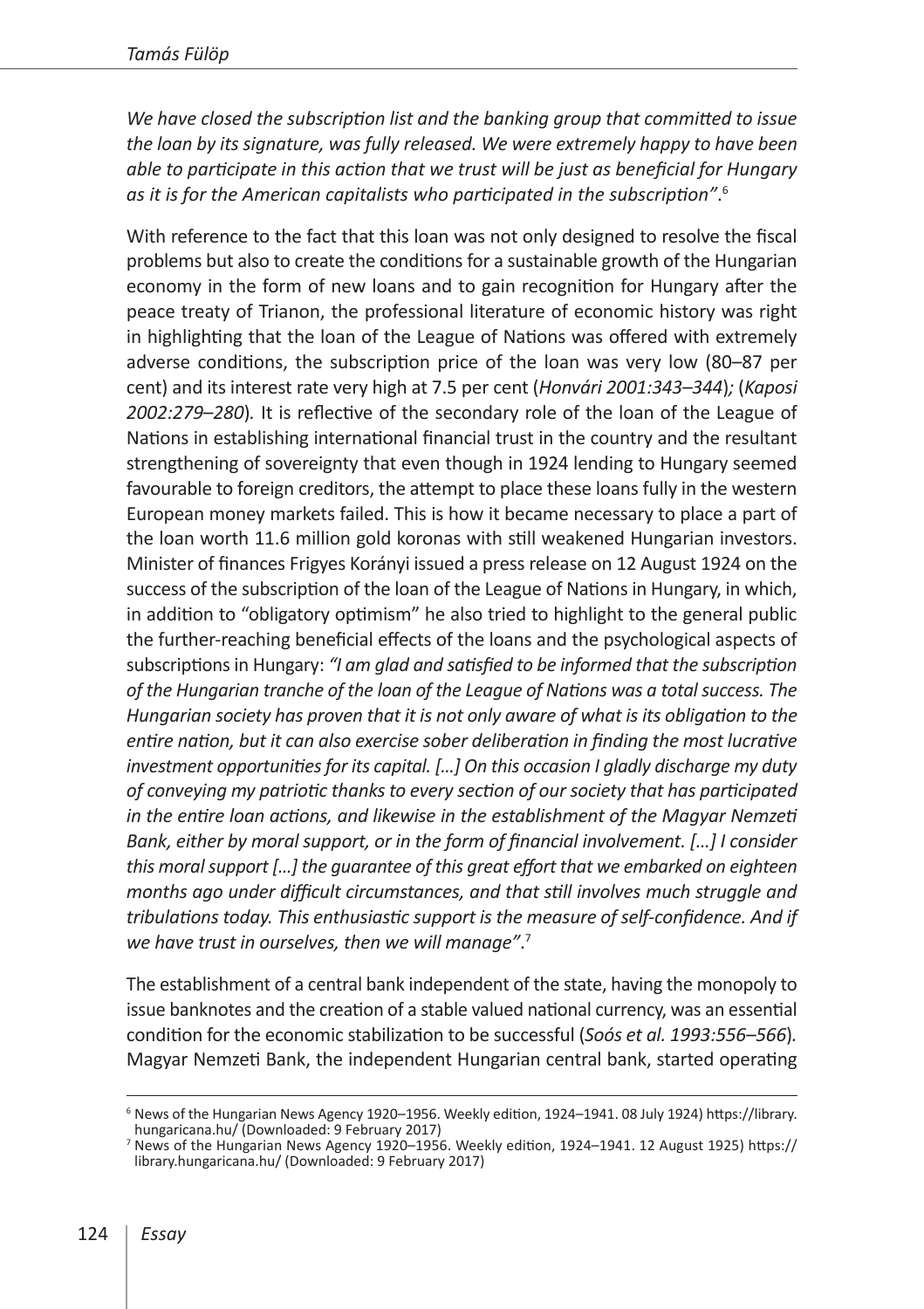on 24 June 1924, as a company limited by shares. The new central bank shouldered the public debt accumulated up to that point from the former state bank, and with it the gold and foreign currency stock of the state bank. The Magyar Nemzeti Bank stabilized the korona with the support of the Bank of England, tied to the exchange rate of the British pound. The korona, which had become a value certain currency by now, was converted into the new, gold-based official currency, the pengő as of 1 January 1927. The rates of foreign currencies against the pengő were also set, at the time of introduction 1 British pound was worth 27.8 pengős and one American dollar 5.7 pengős. The central bank maintained the convertibility of the new banknote for gold and foreign currency above the legal requirements, and in the initial period, it pursued a very modest emission and lending policy, in order to avoid the danger of another bout of inflation. By creating a stable and stable valued currency, the Magyar Nemzeti Bank significantly contributed to consolidation, to the strengthening of the international financial situation, creditworthiness of the country, and to the subsequent economic upturn (*Botos 1999:72–83*)*.*

The reduction of expenses was a priority in the stabilization program, which was intended to be accomplished by "settling the remuneration of public servants and reducing their number", among others, which was also accomplished by increasing the revenues of the state through the significant increase of taxes and duties and the reorganization of public services. This statute already mentions the intention to establish the central bank, but ultimately, the establishment of an autonomous financial institution independent of the government was enacted by Act V of 1924 on the establishment and patent of the Magyar Nemzeti Bank.<sup>8</sup> It enhanced the optimism about the enduring success of the economic reconstruction that, instead of the reconstruction period defined by financial experts originally until 30 June 1926, inflation stopped in the same year, the fiscal equilibrium was restored by as early as October 1924 and in the next fiscal year the balance of public finances showed a small surplus at the end of the year (*Tomka 1996:83*). The chief commissioner of the League of Nations called this fast and successful stabilization a "*surprising recovery*", and the former minister of finances reflected on the results of the process by these words: *"The success of financial reconstruction happened within such a short time that it was a surprise for even those who accepted the political and moral responsibility for these efforts"* (*Korányi 1928:1–11*)*.*

Successful stabilization also meant that Hungary accomplished important results in coping with the consequences of the war, and having regained a significant part of its sovereignty, in the middle of the 1920s it was capable of getting involved in the upturn of the world economy based on the utilization of American and English loans. The period between 1925 in 1929 was considered a very favourable time

<sup>&</sup>lt;sup>8</sup> Act V of 1924 on the establishment and patent of the Magyar Nemzeti Bank.<https://1000ev.hu/index.php> (Downloaded: 9 February 2017)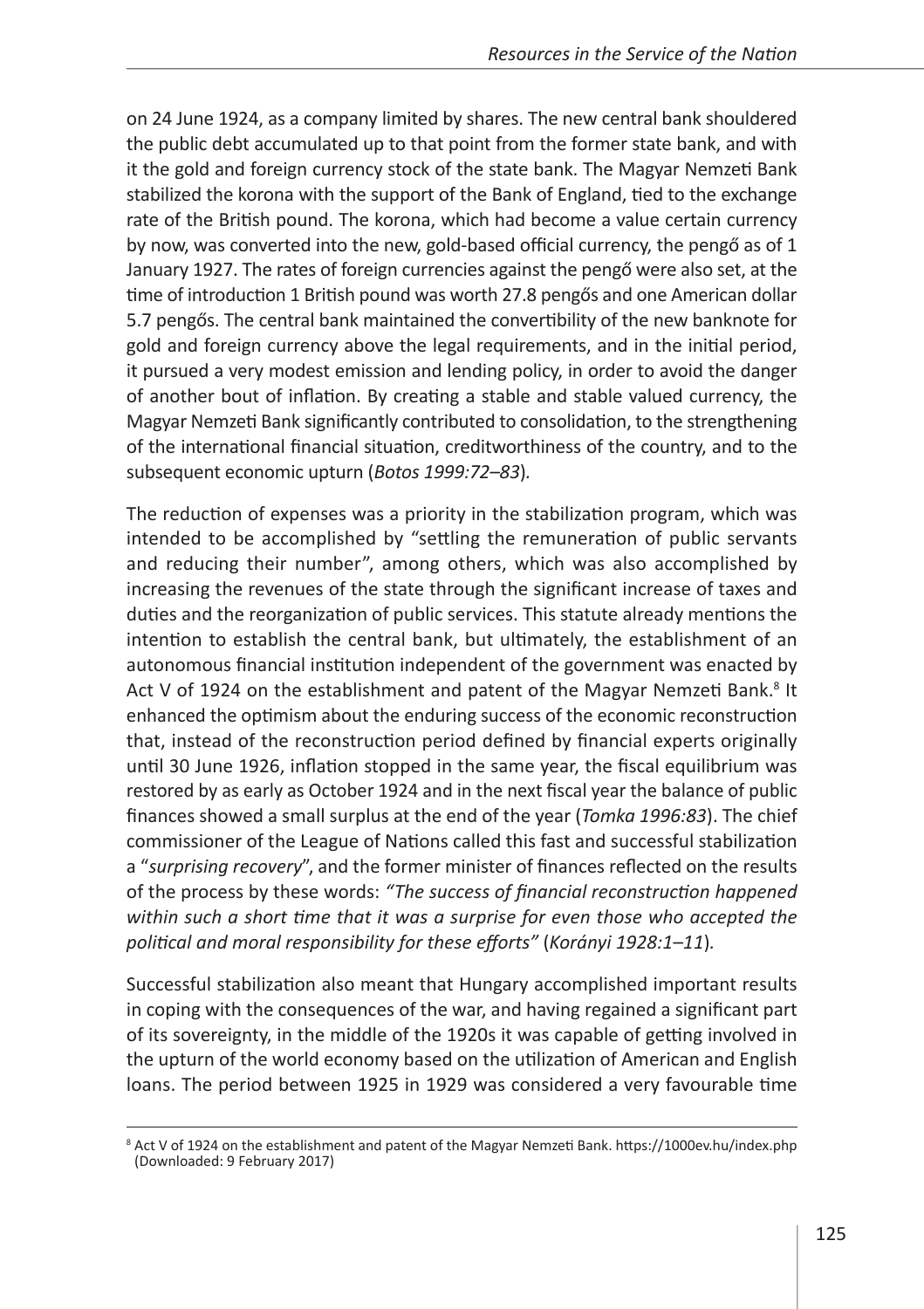for obtaining loans in the international capital markets (*Tomka 1996:83*)*.* After the resolution the opportunity opened up for the Hungarian corporate sector and municipalities to obtain the resources necessary for their missed developments by borrowing foreign (primarily American) loans, to remedying their acute capital shortages by international loans (*Balla 1935:258*)*.* It was in 1925 that Hungarian cities got an opportunity to borrow the much-needed mortgage loans of significant amounts, with a long maturity, financed by the international capital market.

## **3. Borrowing by Hungarian cities**

After the First World War, in addition to the challenges going back to the time of dualism, Hungarian cities had to face several new dilemmas. Many communities had to address problems of controlling the damages caused by the war, the revolution and the occupation, of remedying the economic and social changes caused by the new borders imposed by the peace treaty of Trianon, while the public utility and infrastructure developments, the social, public health, educational and cultural tasks deriving from processes of urbanization and population growth affected almost all types of localities. All these together caused a kind of forced modernization in the lives of rural localities, considering the fact that owing to the world war and the economic consolidation, there had been no means to implement a significant part of developments for almost one decade.

In the decades between the two world wars the relationship of Hungarian towns and cities with the central government and with public administration, as well as the tasks of municipalities were basically defined by a legal environment originating from the era of dualism. Of the efforts at the modernization of the legislative system, Act XXX of 1929 on the reform of public administration was the most outstanding, which attempted to place the administration of local municipalities on a new basis, but in reality it did not change the institutional foundations, in fact, in addition to retuning the most important elements, it even made the legacy of dualism more stringent.<sup>9</sup> As a result of the public administration Act of 1929 – since this law did not invalidate Act XXI of 1886 on municipalities, which in turn left Act XLII of 1870, the first law on municipalities intact – *"an idiosyncratic legal chain of survival and coexistence was created in the world of local public administration, consisting of counties, towns* (*and villages*)*"* (*Antal 2010:6*)*.* Therefore, with all of its special characteristics, the public administration and municipality level administration after 1920 show a kind of continuity with the main direction of public administration in the era of dualism, in which the reduction of the territorial autonomies of public administration was assigned a central role by the strengthening of centralisation and by increasing the influence of agencies of the state (*Fülöp 2014:207–208*)*.* This was

<sup>&</sup>lt;sup>9</sup> Act XXX of 1929 on the rearrangement of public administration https://1000ev.hu/index.php (Date of access: 09 June 2017).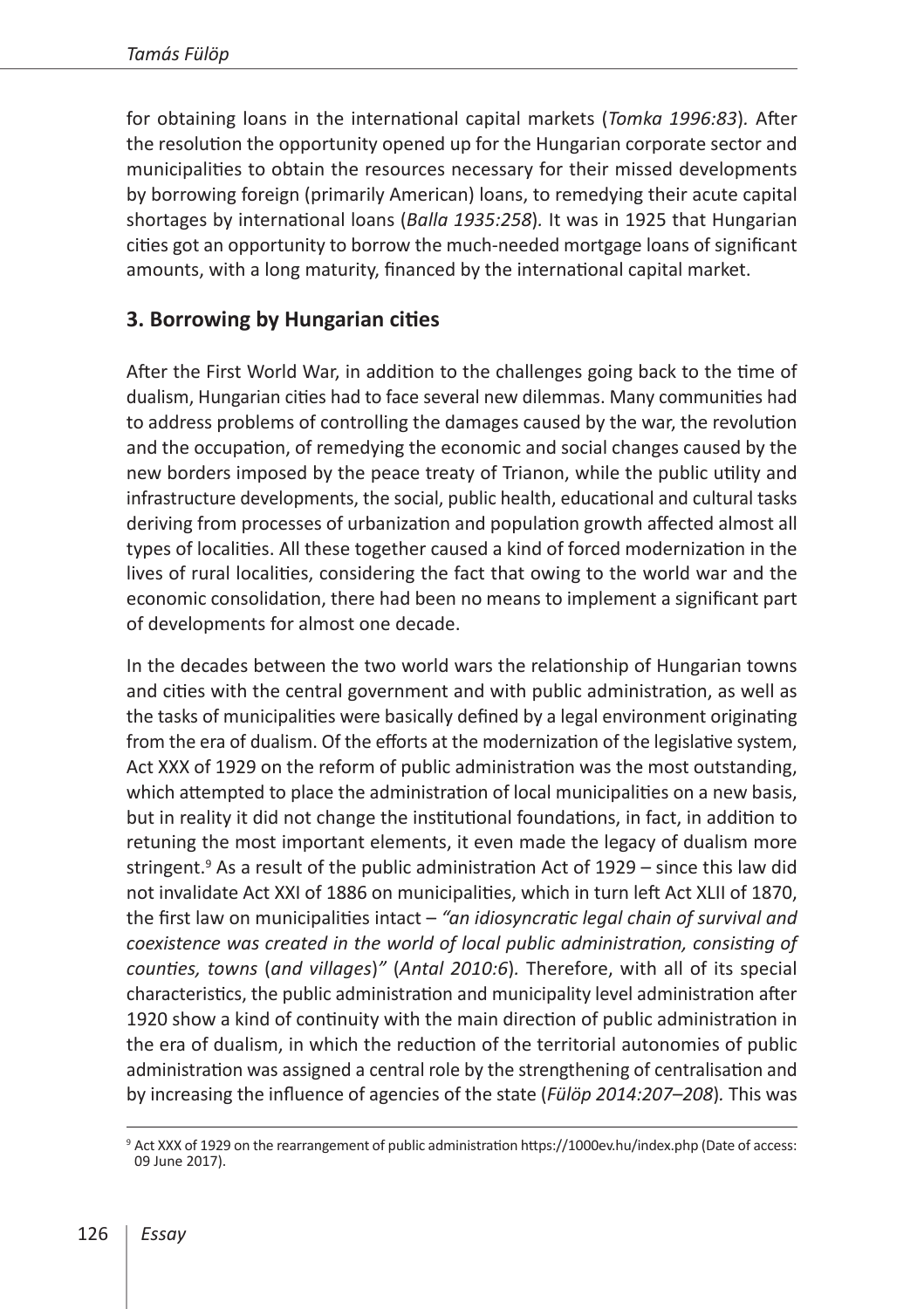also true for the financial management of cities, since *"the gradual development of law was then constantly approaching a state in which every economic action of the cities that primarily affected their asset status, required the approval of a higherlevel organ, a governing authority"* (*Drághfy 1941:58*)*.*

According to the legal interpretation of the interwar years, local governments, i.e. villages, towns and cities and counties participate, with a certain degree of autonomy, in the exercise of the executive powers of the state through the fulfilment of tasks delegated from the state because of practical reasons, i.e. in governance and public administration, and therefore *"governance at municipality level is essentially […] nothing else than the involvement of the people in public administration"* (*Homolyai 1943:6*)*.* The contemporaneous professional literature, which classified the public administration duties of local governments according to obligatory tasks conveying the central will of the state and voluntarily committed tasks reflecting the self-government intentions of localities was of the opinion that during the 20th century in the scope of tasks to be fulfilled by Hungarian towns and cities *"as a result of the huge rate of urbanization that started in the 19th century*  [...] and with the increase of cities, the advancement of culture and the increase *of demands, it was mainly the weight and significance of optional tasks that have showed an increase";* therefore, the fulfilment of urban development, cultural, educational, and public catering, public health and social tasks – and the fulfilment of the urban management tasks financing these – increased significantly (*Homolyai 1943:4*)*.* The aims of urban development ideas of the time significantly overlapped with modern urban planning ideas, since the developments were designed to achieve, even during the interwar years, such results which would lead to better coverage, than before, of social needs by the localities, changing both in space and time, which means, in a complex manner, the expansion of physical, social, healthcare, cultural and educational infrastructure and services, the improvement of the living conditions of city-dwellers constituting a spatial community.

The autonomy of municipalities primarily manifests in legislation, financial selfgovernment and the election of officials, which also fundamentally determined the implementation of development concepts. In order to ensure the success of stabilization and to avoid excessive indebtedness, after 1920 the intention of control by the state was applied more strictly in the financial operations of Hungarian cities. Act IV of 1924 already authorized the government to implement the actions necessary for the rearrangement of the finances of cities, then Act V of 1927 made the validity of budgets of cities subject to the approving consent of the minister of the interior and the minister of finances, *"in order to ensure the appropriate application of the necessary austerity in the finances of local government bodies and in the imposition of local government taxes".* Accordingly, certain items of the city budget may be reduced, increased, deleted, and even new expense items may be added, or the approval of the budget may be rejected entirely, and it is even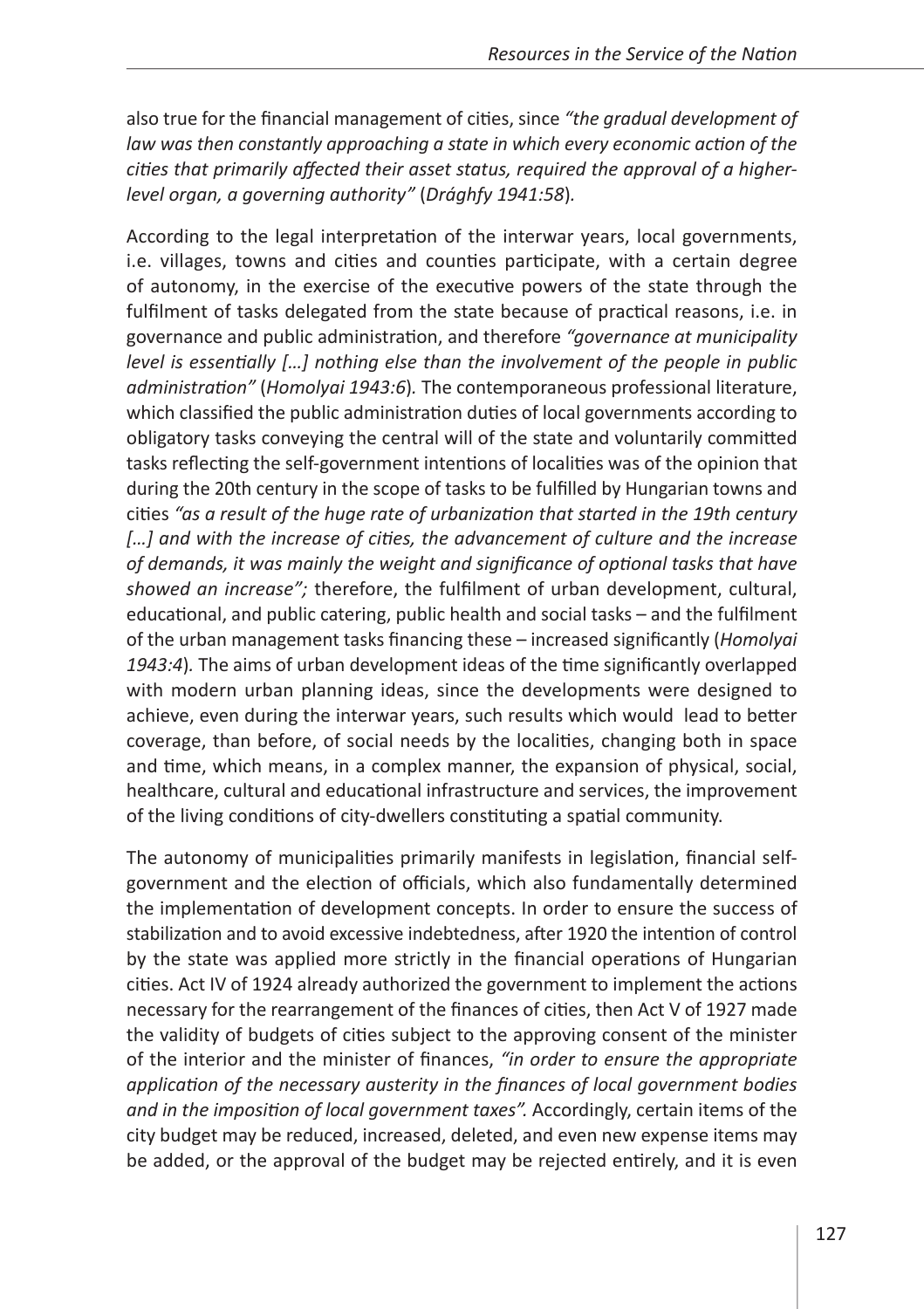possible to instruct the municipality to create a new budget (*Drághfy 1941:59–60*)*.* 10 This rigidity also applied to borrowing by cities, which we will also see regarding the Speyer loans.

Referring to the New York correspondent of Reuter agency, on 11 July 1925 MTI news agency published that *"The Speyer Banking house concluded the negotiations on a loan of 10 million dollars to be lent to Hungarian cities."*11 This enabled the disbursement of the American loan affecting 48 rural cities with the mediation of Hungarian Commercial Bank of Pest.<sup>12</sup> Thereafter, the process of local governments borrowing foreign loans accelerated. This is how counties and the capital received communal loans in 1926 organized by the General Credit Bank of Hungary. The issues of mortgage bonds for the purpose of giving loans to cities and counties were becoming an increasingly dominant form of long-term foreign loans and a significant rivalry began in the mediation of the sources of funding between the two leading financial institutions of the capital city, i.e. the Hungarian Commercial Bank of Pest and the General Credit Bank of Hungary (*Tomka 1996:84–85*)*.* While the General Credit Bank of Hungary mainly relied on the Rotschilds of London, the Hungarian Commercial Bank of Pest primarily maintain connections with American financial groups, including the Speyer Banking House. It was an early sign of the increasing role of American capital in the financing of the Hungarian economy that in August 1924 the Government delivered debentures of the loan of the League of Nations with a face value of 1.5 million dollars to the Speyer Banking House, originally subscribed in Hungary (*Honvári 2001:344*)*.* In the market of communal loans provided to local governments a serious fight developed among competitors of the international capital market; therefore, it was considered a significant diplomatic achievement that once again the Speyer Banking House was commissioned to lend the second city loan of 6 million dollars (*Tomka 1996:85*)*.* However, it should be noted that naturally, in addition to the agreement concluded with the Speyer Banking House, there were several instances when a mortgage loan denominated in a foreign currency had been lent until the outbreak of the financial crisis in Hungary.

Even during the war years, Hungarian cities were forced to put their development concepts on the back burner and only finance their fundamental public administration services and the maintenance of their institutions, a backlog of several decades had been accumulated in the modernization of the network of roads and public utilities and the maintenance of public buildings (*Statistical Yearbook 1928:35*)*.* The reduced capacity of the local economy and the steadily decreasing tax potential of the residents, coupled with accelerating inflation,

 $10$  Act V of 1927 on the reduction of certain taxes and duties and on provisions regarding calculation in pengő value, furthermore, on the more effective control of the finances of local government assemblies.<br>https://1000ev.hu/index.php (Downloaded: 9 June 2017).

<sup>&</sup>lt;sup>11</sup> News of the Hungarian News Agency 1920–1956. Weekly edition, 1924–1941. Issue of Week 53, 11 July<br>1925 https://library.hungaricana.hu/ (Downloaded: 9 February 2017).

<sup>&</sup>lt;sup>12</sup> On the operating figures of the Bank for 1926 Pesti Magyar Kereskedelmi Bank (Hungarian Commercial Bank of Pest) (*Kallós 1926:137–143*).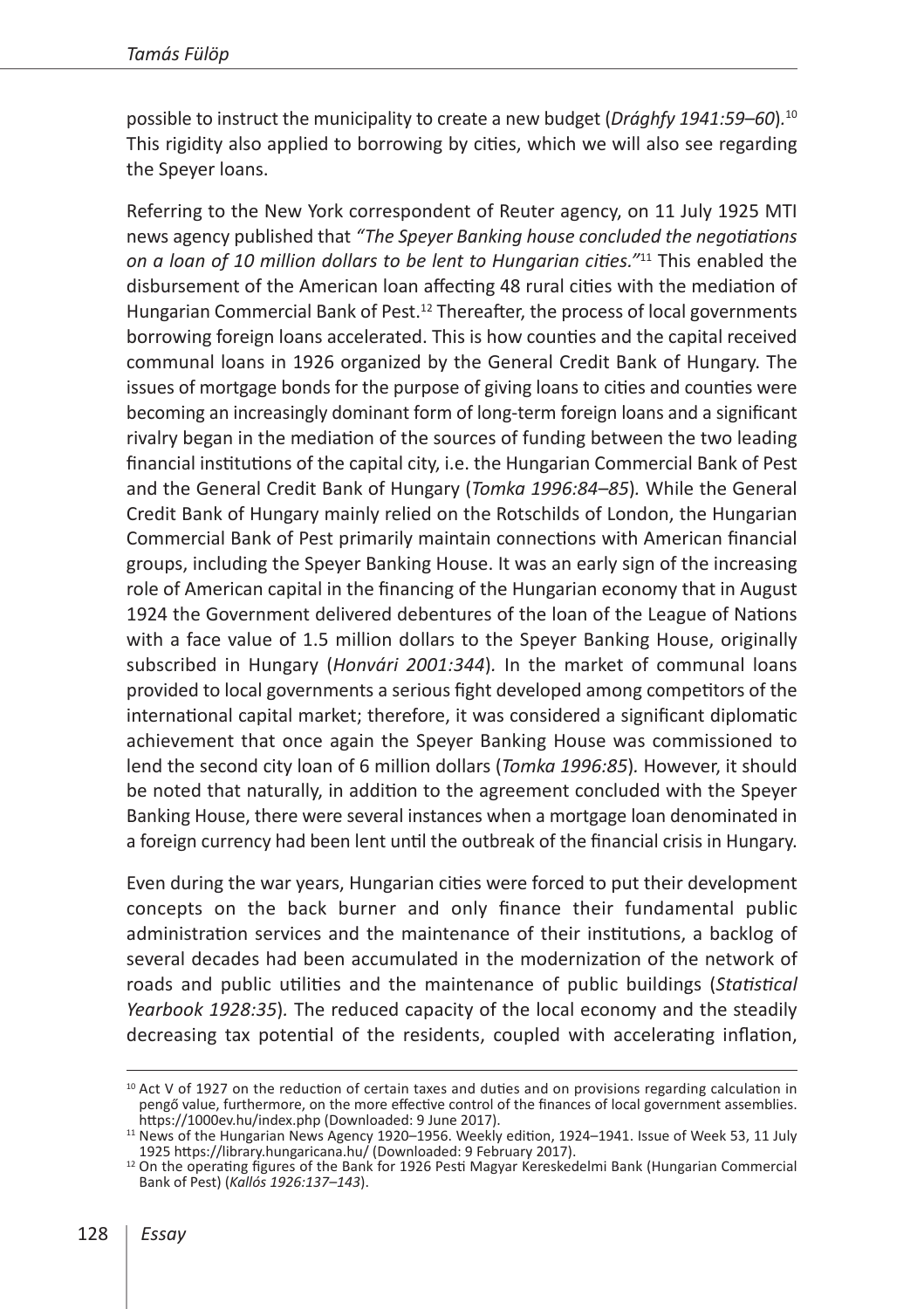resulted in the drying-up of revenues and the disruption of the city budget (*Inántsy-Pap 1938:481*)*.* A significant part of the territory of the country sided by the new borders drawn after the first world war was affected by the occupation of foreign military force, which caused damages in several communities with varying terms and intensity. These events burdened the budgets of individual cities by significant reconstruction costs in the years following the war.<sup>13</sup> The social tensions arising from the consequences of the war and the general situation of the national economy were also directly present in the lives of cities, taking care of those in need – disabled veterans, widows and orphans – and the unemployed, the restart of cancelled public works posed a significant challenge for city leadership. The acute shortage of capital jeopardized the operation of public utilities of major communities, and thus the supply of the general public; therefore, on 15 September 1924, in Nyíregyháza, in the centennial celebrations of the city, the National Congress of Hungarian Cities once again urged the settlement of the loan issues of cities.<sup>14</sup>

The contemporaneous analysis of the borrowings of cities pointed out that in the fulfilment of their public tasks defined in law, local governments *"need additional and significant funds in order to create and maintain public institutions, institutes, public utilities, general public facilities and to implement projects of urban development and create works of great significance influencing even the distant future",* and since the localities can mainly fill these needs through the involvement of external resources, therefore *"for reasons of financial management, the loans of cities are of special significance, because owing to the nature of this matter, the increase of the needs of urban citizens coupled with efforts to build up the capacity to fulfil the constantly registered additional needs created by the fast pace of urban life, the significance of these loans is sharply increasing year by year"* (*Inántsy-Pap 1937:802803*)*.* During this era the borrowing right of cities was regulated by Acts XXI and XXII of 1886 on municipalities (counties and cities with municipality rights) and villages (local governments of localities), Act XXII of 1925 on city loans and Act XXII of 1929 on the reorganization of public administration. These legal frameworks ensured the borrowing rights of cities, but the borrowing of the loans was subject to the approval of the supervisory authorities, in order to prevent excessive indebtedness and to ensure the control of the government (*Lukácsi 1928:37–38*)*.*

After the First World War Hungarian cities borrowed loans in various amounts and in diverse forms. The localities usually had the opportunity of obtaining credit facilities for their operating type expenses that could not be financed from their budgets, while they could finance investment projects by long-term loans. Since *"Hungarian cities, towns and villages have no capitals or reserves […], this is why they can only cover* 

 $<sup>13</sup>$  In Szolnok, for example, during the time of the Romanian occupation and the dictatorship of the proletariat,</sup> in addition to the road bridge of the Tisza, the County Hall, the Castle Church and the road network of the city, several other public and private buildings sustained serious damages in 1919 (*Fülöp 2013:105*–*110*). 14 Nyírvidék, 17 September 1924.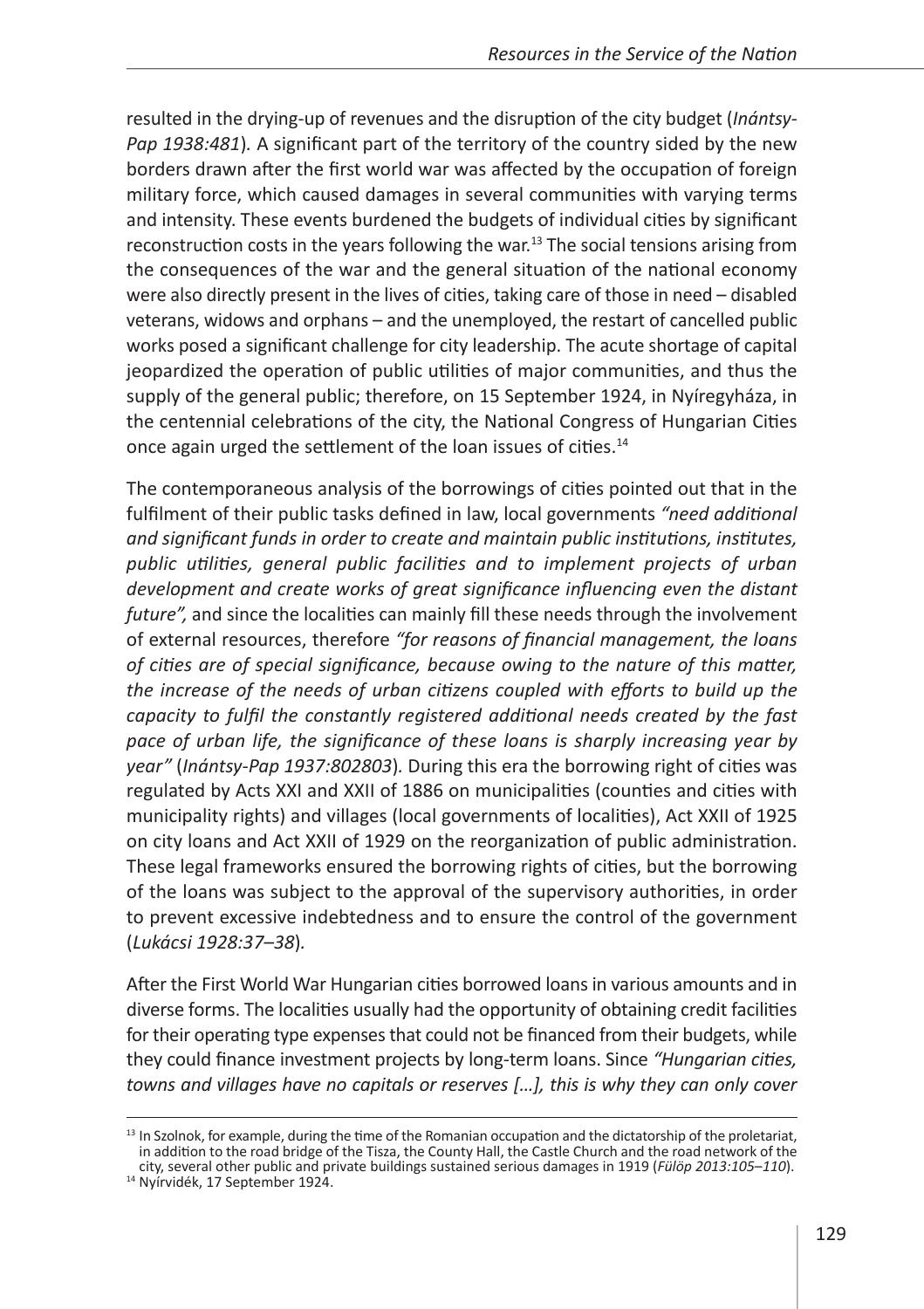*their investment needs by borrowing"* but pursuant to the financial policy guidelines, *"the Government usually only allows cities to borrow loans to be repaid on a longerterm, for the purposes of works of investment nature"* (*Lukácsi 1928:37–38*)*.* In the opinion of the professional literature of the time, the long-term loan *"is practically the most natural form of subsequent accumulation of wealth, arising from the regime of financial management", which "enables revenues expected for the future to be brought forward, in order to create coverage for such absolutely necessary expenses that would otherwise only be satisfied at a later date and therefore public bodies can only commit to fulfilling the tasks whose fruits would be enjoyed not only by economic individuals constituting the public body at the time of borrowing, but also and importantly, by individuals of a later era as well"* (*Drághfy 1941:56*)*.* The resources necessary for the accomplishment of aims serving the future became available for Hungarian cities after the successful consolidation. However, the fast influx of foreign (mostly American) loans and the appetite of the cities for loans encouraged the government to introduce strong regulatory controls for borrowing, in order to prevent the excessive and irresponsible indebtedness of the localities.

Back in 1924, the interior minister let it known to the general public of cities in a circular directive that they *"are not allowed to launch negotiations aimed at obtaining foreign loans without the knowledge and consent of the government,"*  despite this, in 1926 local governments once again had to be emphatically warned that they *"have to refrain from such stand-alone, isolated loan actions for their own best interests, but also with regard to national interests".*15 The governance of interior affairs was right in concluding that *"the separate negotiations of cities on foreign loans cannot deliver the desired results, because […] in addition to isolated loan actions of certain local government organs, it is not possible to negotiate such favourable conditions in the money market as in the case when they act with their united moral and financial powers in the open market, under the direction and with the support of the government".* In addition, the *"random, isolated endeavours of the local governments at obtaining loans make the conduct of a planned credit policy […] more difficult",* while "*if the loan needs of the cities are satisfied under the direction of the government […] it becomes possible to prevent the local government from incurring unnecessary debt, which is suitable to restrict the burdens payable to foreign entities under the heading of interest and principal repayment and therefore it becomes possible to prevent that the payment of balances of the country shift in the direction of liabilities to such an extent that would give us reason to worry about the financial order of the country, which was accomplished with so many difficulties."* Realizing the deepening of the financial tensions of the world economy – related to the increase of foreign indebtedness of the country and to the deterioration of its balance of payments – the Interior Ministry ordered in its circular decree of 14

<sup>&</sup>lt;sup>15</sup> Circular decree with B.M. no. 54.033/1926. on the borrowing of foreign loans. Belügyi Közlöny (Home Affairs Gazette), 1926. Volume 31, issue 42, 3 October 1926 pages 704–705.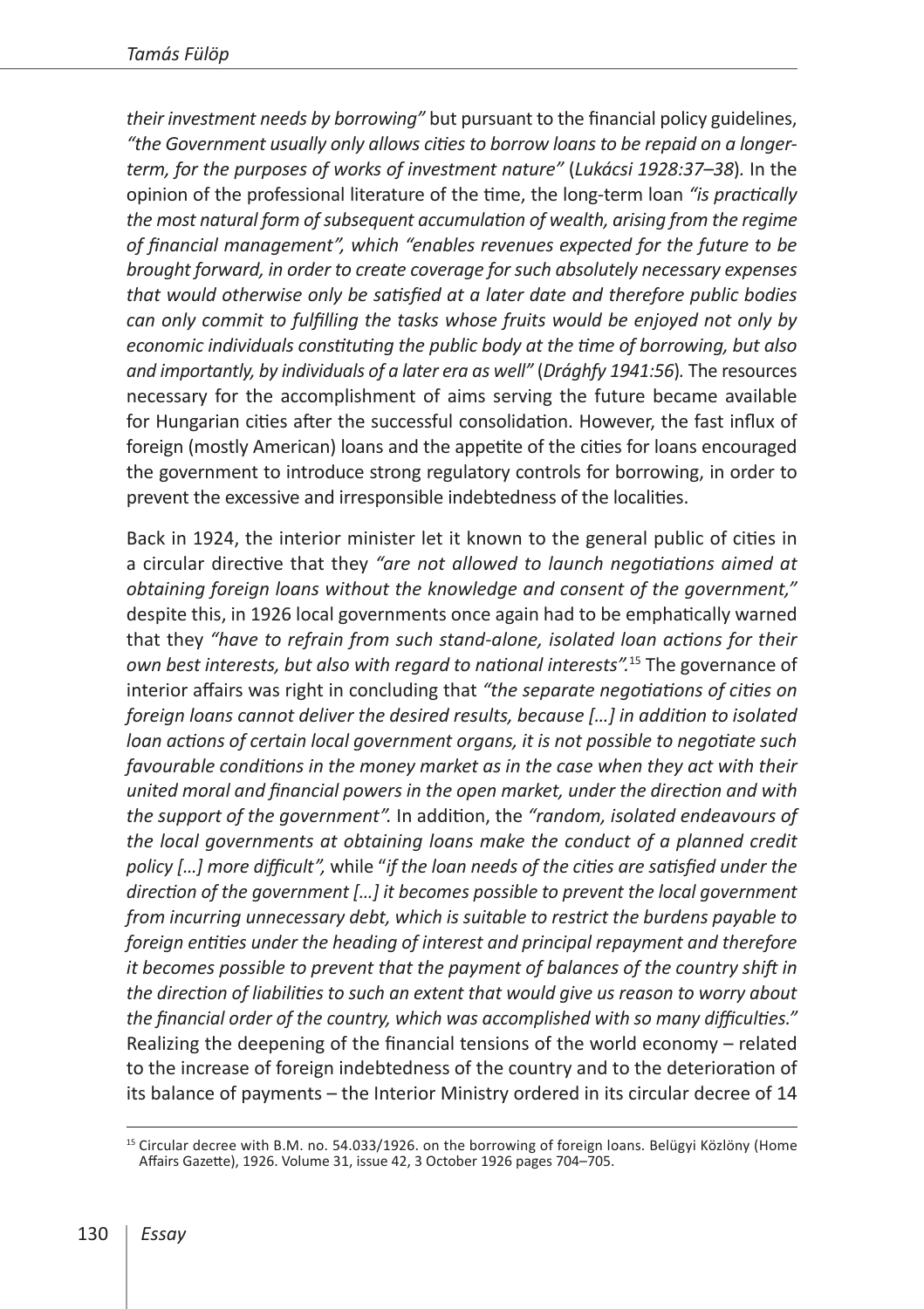October 1929 that the strict process developed related to the borrowing of cities be maintained and borrowing by local governments be restricted.<sup>16</sup>

Therefore, Hungarian cities with significant assets and revenues had made even earlier several failed attempts to borrow domestic or foreign loans for the maintenance of their operations and for the accomplishment of their development concepts (*Honvári 2004:47–48*)*.* However, the Hungarian financial institutions did not have the necessary amount of capital, on the one hand, on the other hand, loans were available according to the current conditions of the money market, while the international financial groups were not willing to lend to localities individually, for lack of a state guarantee.<sup>17</sup> And even though a group of cities that did not qualify for the first Speyer loan started negotiating with English financial circles competing with the Speyer Banking House on borrowing, it was the firm opinion of the government that the initiating and coordinating role of the state is essential in the negotiations of the loan, since standalone attempts of the individual cities would deteriorate the creditworthiness of the country, small towns simply will not be able to obtain loans that way and the credit brokers would increase the interest surcharge.*<sup>18</sup>* Therefore, the government embraced the cause of mortgage loans to be lent to cities and initiated a survey in order to find out which cities would need loans and in what amounts, including the assessment of whether the financial capacities, assets and revenues of the cities would provide an appropriate guarantee for the repayment of the loans. As a result of the survey, it turned out that the overwhelming majority of Hungarian towns and cities needed foreign resources: 10 cities with municipality rights and 38 cities with regular councils reported their needs for a loan in a total of 139,904,000 gold koronas, of which 104,166,000 gold koronas were intended to be invested in revenue-generating projects and 35,738,000 gold koronas in nonrevenue-generating projects (*Inántsy-Pap 1938:483*)*.* There were only 6 cities that did not report a need for borrowing. The 54 localities having the rank of city at the time were thoroughly assessed for their asset position, budget appropriations, revenues and expenditures and tax revenue capabilities. It was found that the asset positions of cities, their expected revenues and the high ratio of productive investment projects to be financed from the loans provide an appropriate guarantee for the borrowing of major loans. The need to strengthen the creditworthiness of Hungarian cities, to increase the marketability of the loan bonds and to stimulate the interest of the international investment market required the centralization of city loans. In an effort to enable cities to obtain a direct connection together with the international financial markets, the government initiated negotiations with the Speyer Banking House of New York on the provision of a loan of 50 million gold

<sup>&</sup>lt;sup>16</sup> Circular decree with B.M. no. 79.381/1929. on the restriction of borrowing by counties, cities, towns and villages. Belügyi Közlöny (Home Affairs Gazette), 1929. Volume 34, issue 50, 27 October 1929 1104–1105. p. <sup>17</sup> News of the Hungarian News Agency 1920–1956. Weekly edition, 1924–1941. Issue of Week 53, 09 July

<sup>1925</sup> <https://library.hungaricana.hu/> (Downloaded: 9 February 2017). <sup>18</sup> Közgazdasági Krónika (1925:668*–*669); Makó (2015:86*–*88).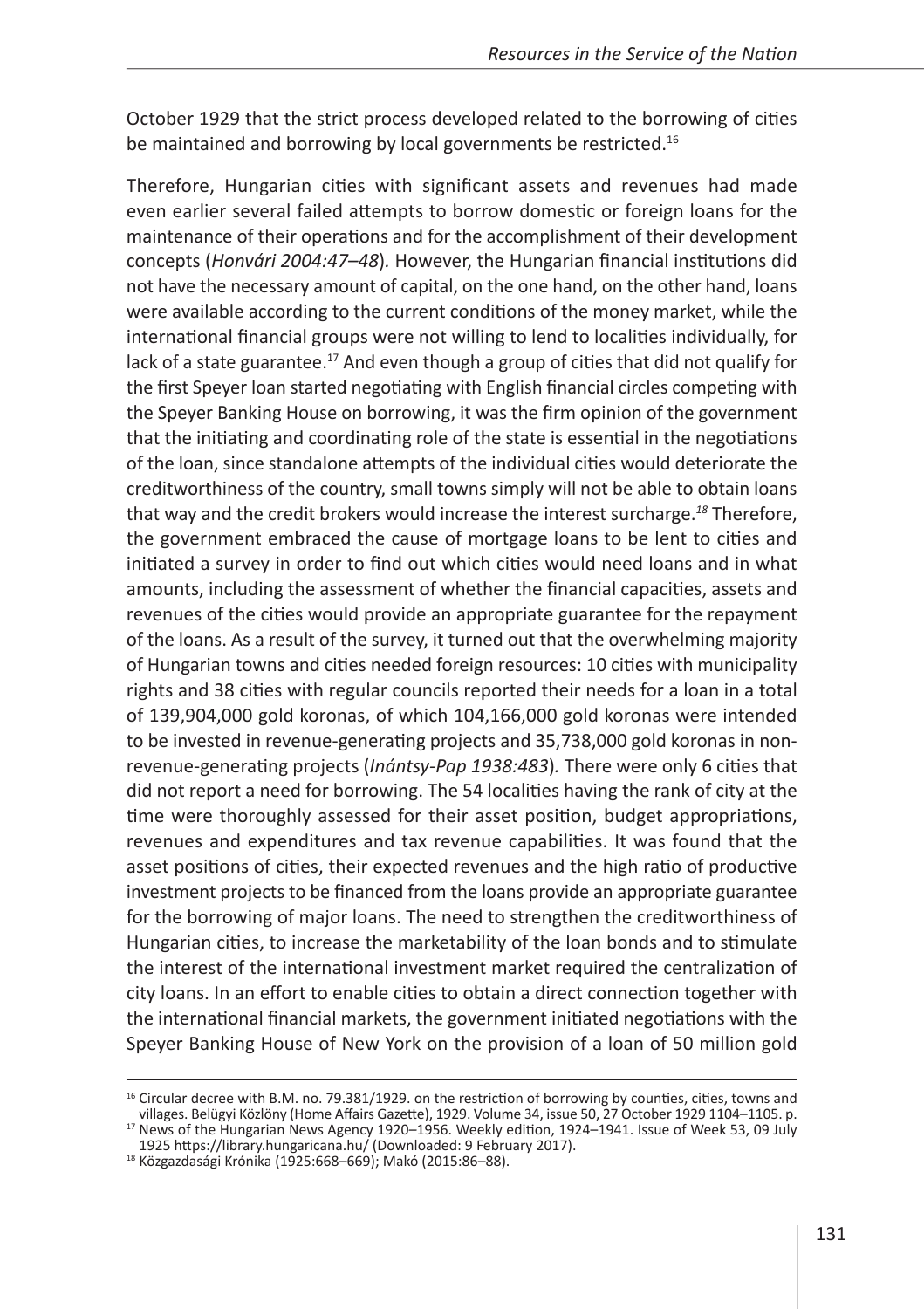koronas. At first the banking house insisted on the guarantee of the state and wanted the cities to assume joint and several guarantee for the entire amount of the loan, for which the real properties of the cities would have been mortgaged, but the cities managed to negotiate an arrangement under which they were allowed to dispose freely of their real properties after the borrowing of the loan as well and the collateral for the loan was the flow of revenues of the cities, primarily revenues from sales and wage taxes. The contemporaneous report stated that the conditions of the loans lent to the cities *"[…] are generally more favourable than the so-called reconstruction loan lent to the state, because the bonds will be issued at a price of 80 per cent, as opposed to the 82 per cent of loans lent to the government".*<sup>19</sup> The negotiations resulted in the creation of a type of loan which had hardly been known earlier even in the international money markets and which involved the joint issue of bonds by the Hungarian cities requiring loans; thereby, establishing a direct link between localities interested in borrowing – with the involvement of the government – and foreign financial groups (*Inántsy-Pap 1937:806*)*.*

Pursuant to Act XXII of 1925, approved by the Parliament, the cities were allowed to borrow a significant volume of long-term loans primarily at the expense of their own revenues, of which every city was allowed to borrow as much as was approved by the interior minister in agreement with the financial minister, according to the resolution of the assembly of city representatives, but the amount of the annual debt service of the loan was not allowed to exceed half of the total revenue of the city from sales tax and wage taxes (*Honvári 2004:50*)*.* The cities had to provide suretyship for the loans borrowed by them, offering all assets and public revenues as collateral, but since several cities were involved in the borrowing of the loan, the law stated that each city was only liable for the loan it borrowed itself.

Therefore, pursuant to the statute the bond issuing committee issued on-sight dollar bonds in a total face value of 10 million dollars, the name of which was *"Consolidated Hungarian City Loan with 7.5% Guaranteed Gold Bond for Twenty Years".* The Speyer Banking House purchased the bond at a price of 82 per cent, settlement was made with the cities at a price of 82.5 per cent. The annual interest was set at 7.5 per cent, the annuity of the loan was 9.73 per cent for a term of 20 years; the annuity had to be paid in 40 subsequent semi-annual instalments, beginning on 1 January 1926. Only 500 thousand dollars of this loan could be sold above the price of 89 per cent in the capital market of Amsterdam (*Közgazdasági Krónika 1925:669*)*.* One of the reasons for this was the fact that Western European investors knew little about Hungarian cities. In order to obtain security for the payment of the interest and principal instalments of the loan, the revenues of the cities deriving from general wage taxes and their share of sales taxes were encumbered in such a manner that these city revenues had to be paid to the

<sup>&</sup>lt;sup>19</sup> News of the Hungarian News Agency 1920–1956. Weekly edition, 1924–1941. Issue of Week 53, 09 July 1925 <https://library.hungaricana.hu/> (Downloaded: 9 February 2017).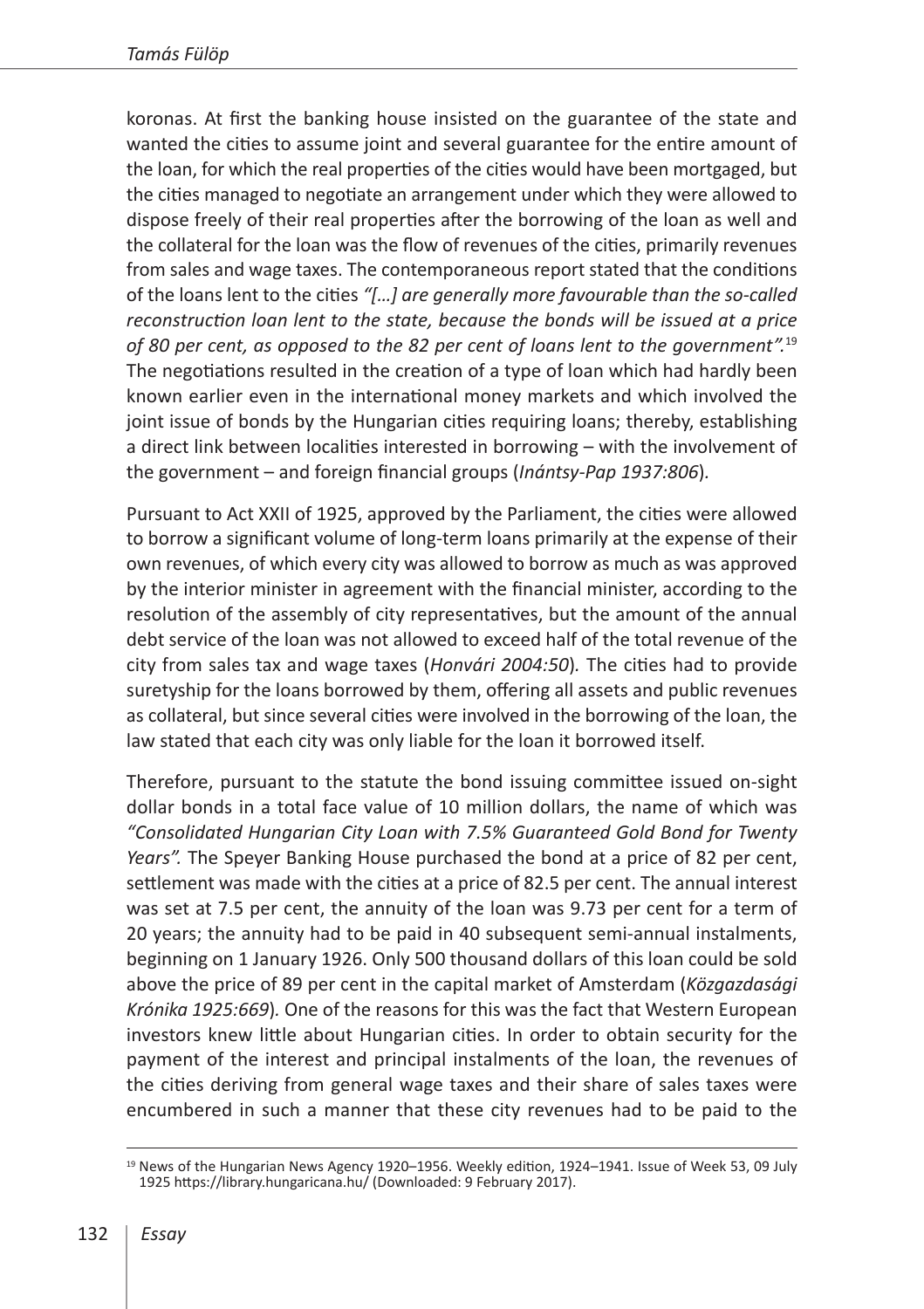regional Royal tax office, similarly to state taxes, and the office paid these sums – to the extent necessary for the full repayment of the loan – into a separate bank account maintained by the Magyar Nemzeti Bank. As a guarantee for repayment, it was provided that no subsequent loan would receive a higher ranking than this loan. In the manner prescribed by law, the Magyar Nemzeti Bank acted as an important intermediary in brokering the foreign loans borrowed by Hungarian cities and in mediating their repayment. Owing to the high interests and the lower initial price, the business management of the central bank tried to interfere in several ways in order to reduce the interests in the placement of foreign loans borrowed by city self-governments with Hungarian financial institutions (*Botos 1999:53–54*)*.*

The loan was borrowed based on the notarized recognizance of cities (main bond), the loan bonds were issued on behalf of the borrowing cities by a committee of four members, each of the interior minister and the minister of finances appointed one member, one person was delegated by the cities, while the president of the committee was the delegated representative of the ministry. In order to improve the creditworthiness of the loan bonds, they were declared suitable to be used as security deposit and villages, bodies, foundations, institutions under public supervision, funds of persons under guardianship or care, furthermore, funds of entails and funds in deposit, as well as funds held at savings banks as deposits were allowed to be placed in the bond. Furthermore, city bonds and their interest coupons were exempt from the documentary and interest duties and in the case of repayment the repaid principal was tax-free.

However, in the distribution of the Speyer loan of 10 million American dollars, borrowed in 1925, it turned out that certain cities were not able to complete their planned investments by the loan amount allocated to them, while other cities were in need of additional loans in order to finance their constantly increasing and highly urgent social, public health, economic and cultural tasks; therefore, the localities once again approached the government with the request of fulfilling their additional loan needs (*Inántsy-Pap 1938:489–490*)*.* According to the report of the cities, 9 cities with municipality rights and 34 cities with regular councils required additional loans, 80 per cent of which was intended to finance incomegenerating and one-fifth to finance non-income-generating investment projects. The government and the legislation authorized the borrowing of this additional foreign loan; consequently, pursuant to Section 18 of Act XV, under the agreement concluded on 27 October 1926, the cities borrowed an additional sum of 6 million from the Speyer Banking House, with an interest of  $7$  per cent.<sup>20</sup> The following cities received funds from the second consolidated loan: Baja, Győr, Hódmezővásárhely, Miskolc, Pécs, Sopron, Szeged and Székesfehérvár cities with municipality rights, furthermore, Budafok, Békéscsaba, Cegléd, Eger, Esztergom, Gyöngyös, Gyula,

 $^{20}$  Act XV of 1926 on the state budgets of 1925/26 and 1926/27.<https://1000ev.hu/index.php>(Downloaded: 2 March 2017).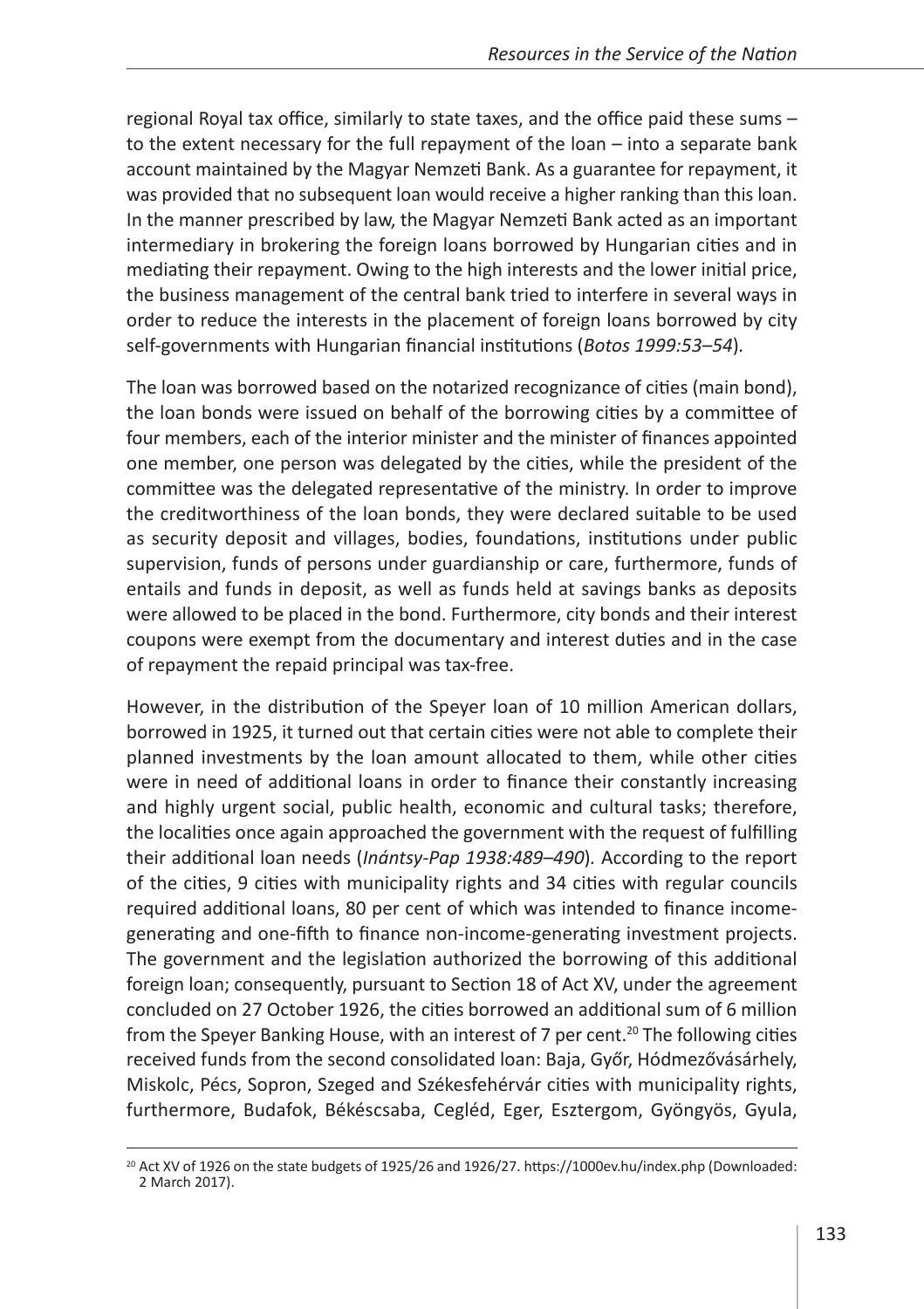Hajdúnánás, Hajdúszoboszló, Jászberény, Kaposvár, Karcag, Kiskunhalas, Komárom, Mezőtúr, Nagykanizsa, Nagykőrös, Pesterzsébet, Salgótarján, Szekszárd, Szolnok, Szombathely, Vác and Veszprém cities with regular councils.<sup>21</sup> The additional loan, for which lower interests and higher prices were negotiated, had to be borrowed from the Speyer Group once again because under an earlier agreement those cities that were the beneficiaries of the loan of 1925 – of which 27 localities were also involved in the second loan – were not allowed to issue additional loans during the term of the repayment of the loan in Hungary without offering the opportunity to the Speyer Banking House first (*Inántsy-Pap 1938:493–498*)*.* According to the statements, of the Speyer loan of a total amount of 16 million American dollars, cities with municipality rights were permitted to borrow 7.3 million dollars and (county) cities with regular councils 8.7 million dollars. Those cities that were beneficiaries of the loan actually received an amount of 74,349,659 pengős after the deduction of the costs related to the issue and in the case of the no. I loan, a loan service reserve in the amount of the annuity for six months. In respect of localities with the same legal status, 90 per cent of cities with municipality rights received credits from the Speyer loan, while in the case of county cities 80 per cent of the localities applied for and received funds from the loan. Of cities with municipality rights, Szeged received the highest and Sopron the lowest amount from the loan, while Kecskemét did not receive any share of this loan type. Of the 45 (county) towns and cities with regular councils only 9 did not apply for a share of the Speyer loan, of those that applied for the loan Újpest received the highest amount and Hajdúböszörmény – which was still a town at the time – the lowest.

### **4. The utilization of the city loans**

The government clearly expected the foreign loans lent to local governments after 1925 to boost the economy, to increase the number of productive investments and to enhance the economic performance of the country. In his speech of 5 December 1925 in the national assembly, interior minister Iván Rakovszky highlighted that *"the loan of cities of the countryside will, in fact, have a beneficial and fruitful impact on our economic life, furthermore, it is also remarkable for addressing the need to reduce unemployment significantly".*22 Therefore, it was a requirement of the foreign loan needed by the cities that the loan *"must not be used for any other purpose than useful investments, therefore it must not be spent on the construction of a city hall or barracks for the gendarmerie".*23 A list of what are the investments on which the cities may spend the borrowed amounts constituted the annex of the agreement defining the terms and loan. Three-quarters of the loans borrowed by the cities had

 $21$  Circular decree with P.M. number 5.445/1926., on the implementation of the provisions regulating the conditions of the lending of an additional foreign bond loans to cities. Belügyi Közlöny (Home Affairs

<sup>&</sup>lt;sup>22</sup> The speech of minister of the interior Iván Rakovszky was published in: 8 órai újság, 5 December 1925.<br><sup>23</sup> News of the Hungarian News Agency 1920–1956. Weekly edition, 1924–1941. Issue of Week 53, 9 July

<sup>1925</sup> <https://library.hungaricana.hu/> (Downloaded: 9 February 2017).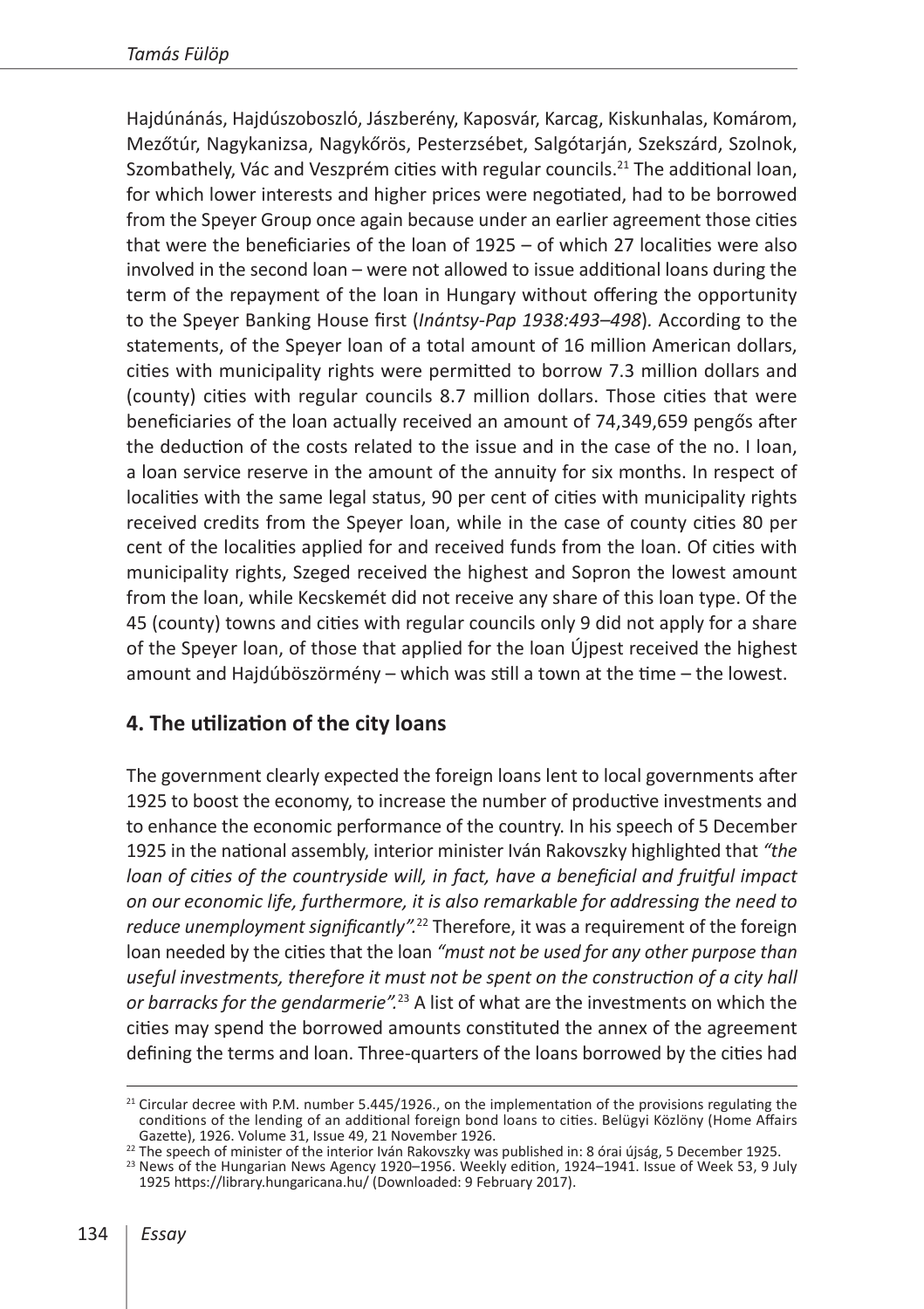to be spent on income-generating investments and the representative of Hungarian Commercial Bank of Pest, which was involved in the disbursement of the loan, had to authorize the proposed investment projects. Based on this, commercial, industrial and economic aims included surfacing of roadways, the market hall, construction of railways and bridges, wood cutting, in the scope of urban public utilities the power plant, the gas factory, the thrash collection plant, the printing shop, the distillery, the brick and tile factory, the bread and the ice plants were defined, aims related to public health included the bathhouse, the hospital, the disinfecting plant, the water pipeline, the public toilet, the canal and the slaughterhouse, while the scope of social aims included small apartments, the workers' house and the dormitory; furthermore, in the scope of various other investments, purchase of real property and the regulation of the riverbed were listed (*Inántsy-Pap 1938:491*)*.* It is a reflection on the capital needs of Hungarian cities at that time that the applications of a high number of localities were received before the closing of the negotiations. The cities themselves wanted to spend the loans primarily on infrastructure development and the on construction of urban public utilities. The city of Szeged intended to use the loan of 4 million gold koronas that it applied for to construct a railway line for farmhouses, Pécs wanted to borrow 3 million in order to expand its water pipe, sewage canal and power network, Kaposvár requested a loan of 1 million for the construction of the electricity plant and the market hall and to build up the canal and water pipe network of the city, Szolnok intended to build a thermal bath and a hotel. Debrecen spent the loan borrowed in 1926 on building 18 schools in areas with farmhouses and a market hall.<sup>24</sup>

However, some cities proceeded with more caution, they believed that not only was the loan very expensive and came with very adverse conditions, they also considered the encumbrance of the revenues of the city to such an extent risky, since mortgaging a significant part of revenues in the budgets of the localities could cause the disruption of everyday operations; furthermore, they also objected to the provision that originally the loan was not allowed to be used for cultural purposes or construction of housing. The general assemblies of the cities were also generally divided on the issue of borrowing the foreign loan, but most of the localities were of the opinion that the investments to be implemented for the benefit of future generations will become sources of the development, economic and cultural strengthening of the cities (*Dobrossy 1996:425*)*.* Despite all these issues, the contemporaneous correspondent was of the opinion that *"the successful conduct of the foreign loan of cities demonstrates in a convincing manner that the benefits of the trust expressed by foreign countries to Hungary recently can be already collected".*25 After the successful borrowing of the first city loan, several

<sup>&</sup>lt;sup>24</sup> News of the Hungarian News Agency 1920–1956. MTI, 5 August, 1926. <https://library.hungaricana.hu/><br>(Downloaded: 9 February 2017).

<sup>&</sup>lt;sup>25</sup> News of the Hungarian News Agency 1920–1956. MTI, 9 July 1925 <https://library.hungaricana.hu/> (Downloaded: 9 February 2017).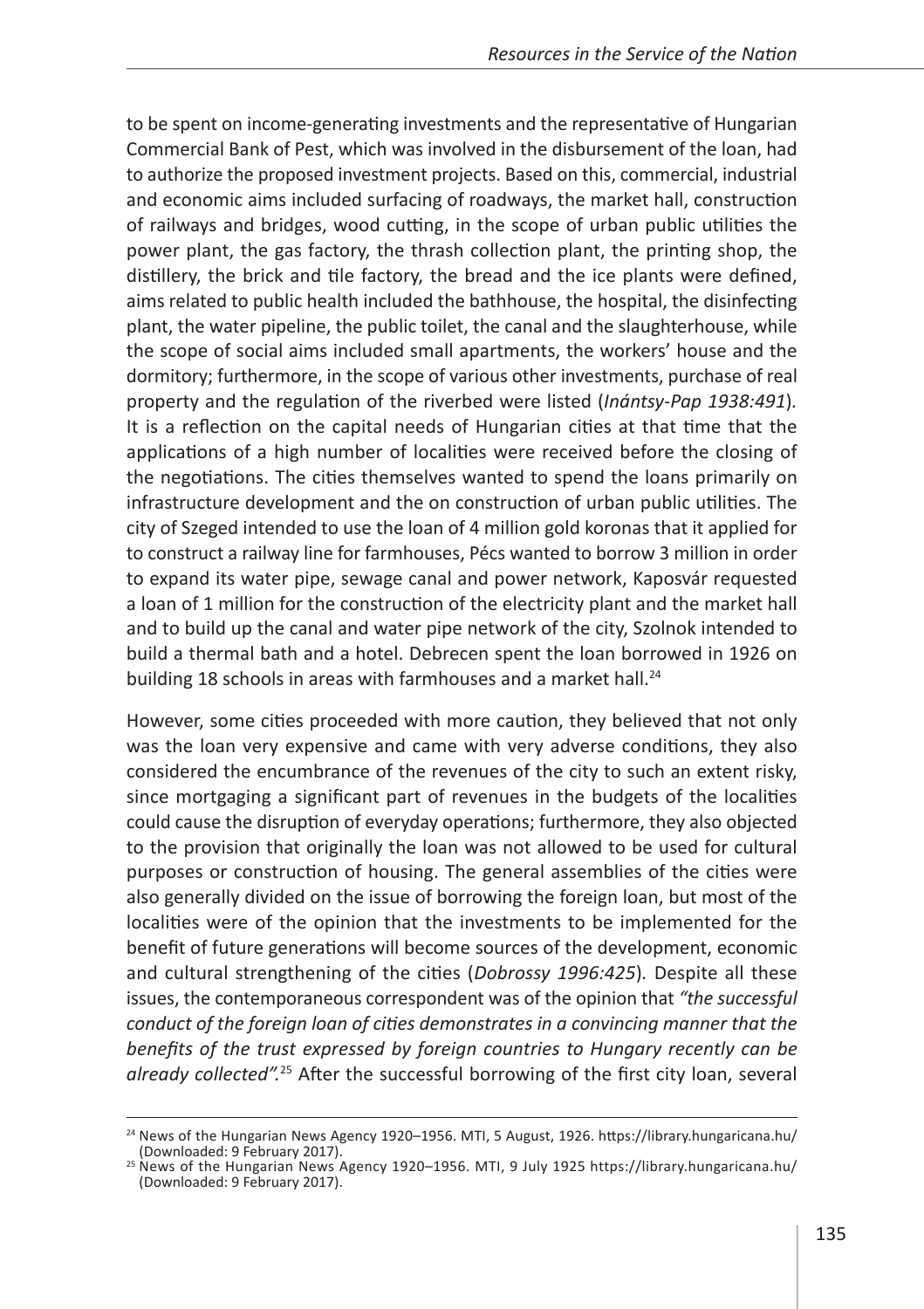other similar, long-term or high-volume lending transactions were concluded. The cities and counties received loans on 8 occasions in 1926, 9 occasions in 1927 and on as many as 14 occasions in 1928, with steadily improving conditions (*Tomka 1996:85*)*.*

Realizing the increasing foreign indebtedness of the country and that of local governments, the central bank submitted a proposal to the financial governance and legislation on the restriction of long- and medium-term borrowing and on tightening the control of the utilization of the loans (*Botos 1999:55–57*)*.* Naturally, the government itself has also recognized the risks of excessive borrowing of HUF loans without central regulation, but no central regulation was introduced owing to the changes of lending conditions occurring after 1929. The appetite of certain cities for loans was increasing constantly and they tried to obtain funds for urban development from other sources as well, but when new loan contracts were concluded, they often disregarded their obligations stipulated in the former loan contract, and in the new agreements they failed to maintain the priority rank of the repayment of the Speyer loan.<sup>26</sup> In the autumn of 1926 the interior governance issued a special circular decree in which it alerted the affected localities that the Ministry will not authorize the borrowing of additional loans until these conditions have been stipulated in the contract: *"The communities […] of cities with municipality rights are requested to consider the fourth and sixth sections of the contract concluded with Speyer & Co., which impose the obligation of giving priority to the foreign loan. At the same time, I warn the communities of cities with municipality rights that any resolutions adopted by cities receiving the foreign loan and containing the assumption of obligations for valuable consideration will only receive the approval of the governing authorities if the priority of the Speyer loan is expressly stipulated in this contract, which is why it is recommended that a provision to this effect is included in the relevant contracts in advance."*27 Typically, some of the cities carried on this practice in the borrowing of the new loans as well; thus, in the spring of 1928 the interior minister issued a new decree in which it mandated the cities to ensure that *"in the case of any short-term city loan, even those secured by promissory notes only, the creditors shall expressly acknowledge the unconditional priority ranking of the Speyer loans".*28 Ultimately, all cities with municipality rights –

<sup>&</sup>lt;sup>26</sup> In the city of Nagykanizsa the largest development financed from the Speyer loan was the establishment of the sewage network and the construction of rental apartments, but this Transdanubian community had to borrow additional loans, mainly from local financial institutions, to finance the purchase of properties valuable from the aspect of urban development (Barbarits 1929:137-138).

<sup>&</sup>lt;sup>27</sup> Circular decree with B.M. no. 54.455/1926. on the assurance of the priority of the Hungarian Consolidated City Loan borrowed by cities. Belügyi Közlöny (Home Affairs Gazette), 1926. Volume 31, issue 47, 7 November 1926.<br><sup>28</sup> Circular decree with B.M. no. 43.020/1927. on the assurance of the priority of the Hungarian Consolidated

City Loan borrowed by cities. Belügyi Közlöny (Home Affairs Gazette), 1928. Volume 33, issue 25, 3 June 1928.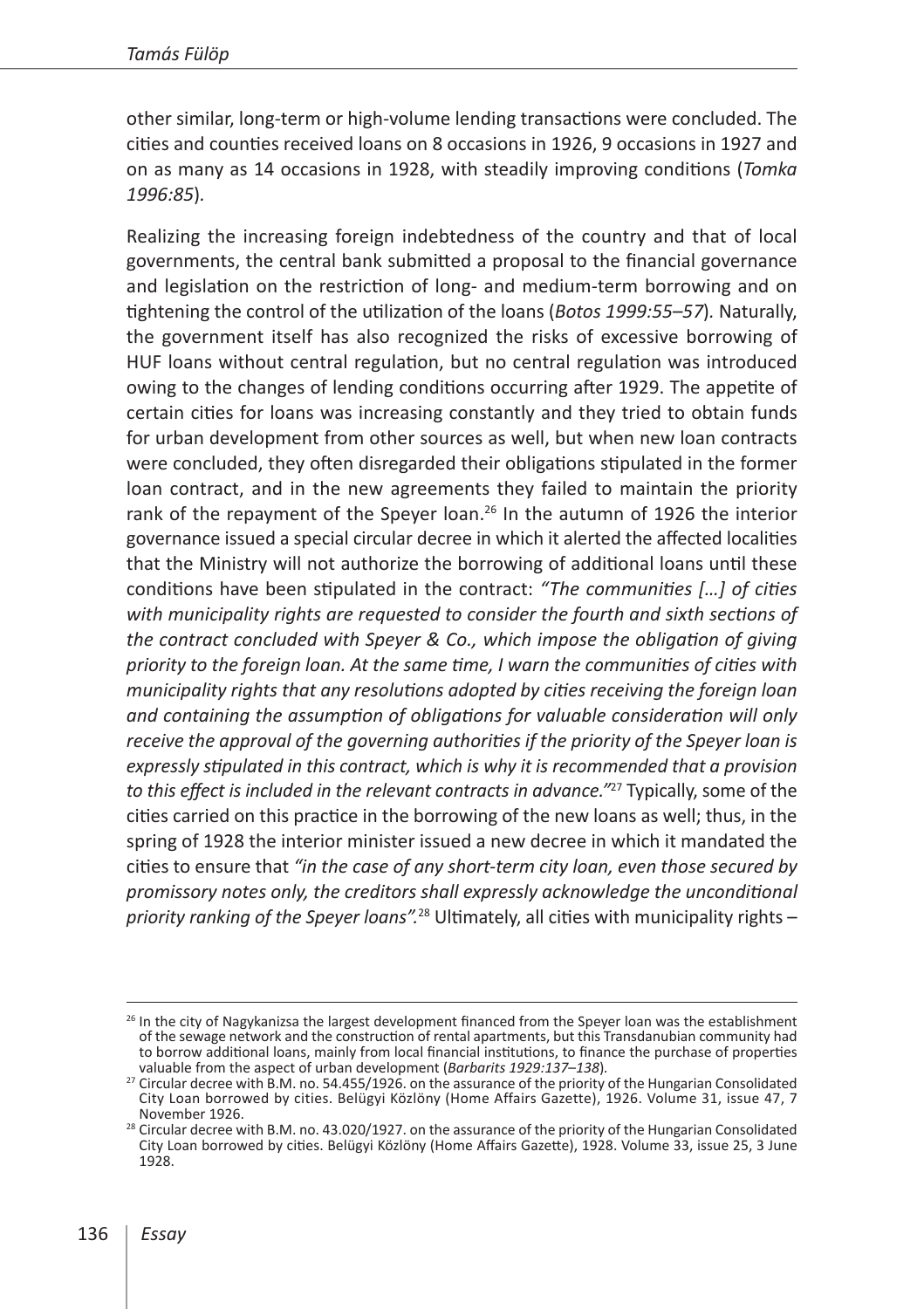with the exception of Budapest, Kecskemét<sup>29</sup> and Hódmezővásárhely – and 34 cities with regular councils took the opportunity of the Speyer loan (*Közgazdasági Krónika 1925:669*)*.* It cannot be disregarded that between 1925 in 1928 the loans lent to Hungarian cities and counties were designed to serve not only the reconstruction of infrastructure damaged or destroyed during the war, or the closing of the investment gap of several years in public utilities, but also to improve the living conditions, general welfare of the Hungarian society, as well as the processing of the trauma of the peace treaty of Trianon in an indirect way.

The loan application was made in such a manner that the general public of the city had to identify the investment intended to be financed from the loan in a resolution of the general assembly, as well as its expected costs, supported by calculations, it had to declare its intention to borrow the loan and commit to incorporate the amount of the loan to be borrowed as well as its interest and principal instalments into its annual budget, to identify and encumber the amounts arising from wage and sales tax as collateral for the loan, and to authorize the mayor to proceed regarding the loan.<sup>30</sup> The relevant general assembly resolution had to be submitted by county cities together with the approval of the municipality of the county and cities with municipality rights directly to the interior minister, who decided in agreement with the minister of finances on the approval of the government resolution and the authorization of the loan. Thereafter, the cities presented to the loan issuing committee the resolution on the borrowing of the loan, bearing the approval of the governing authority, the notarized recognizance issued for the benefit of the creditor, the committee discussed the loan, then transferred the partial amount by a voucher bearing the countersignature of the authorized representative of the bank commissioned to lend the loan. The contemporaneous report did not only state enthusiastically that by the end of September 1925 loans in the amount of almost 2.5 million dollars had been lent to Hungarian cities and those localities that participated in the loan negotiations with all the necessary documents *"received the check in a matter of minutes",* but also concluded that *"it is beyond doubt that the American dollars will efficiently enhance the cultural and economic development of Hungarian cities".*<sup>31</sup>

 $29$  The city of Kecskemét obtained development resources in another way. The city borrowed a loan of 10 billion gold koronas against a promissory note, which was lent by a large financial institution of Budapest, selected from several applicants, at an interest rate of 7.9 per cent, which was higher than that of the city<br>loan, however, all commissions and other costs were waived (Közgazdasági Krónika 1926:844).

<sup>&</sup>lt;sup>30</sup> The General Assembly of the city of Szolnok with regular council adopted its resolution accordingly, on the borrowing of a "repayment loan" with a nominal value of 2,000,000 gold koronas. Jász-Nagykun-Szolnok Archives of the National Archives of Hungary, (MNL JNSZML) V. 400. Files of the assembly of representatives of the city of Szolnok 9640/1925.; *Inántsy-Pap* (*1938:497*). <sup>31</sup> Magyarország, 20 September 1925.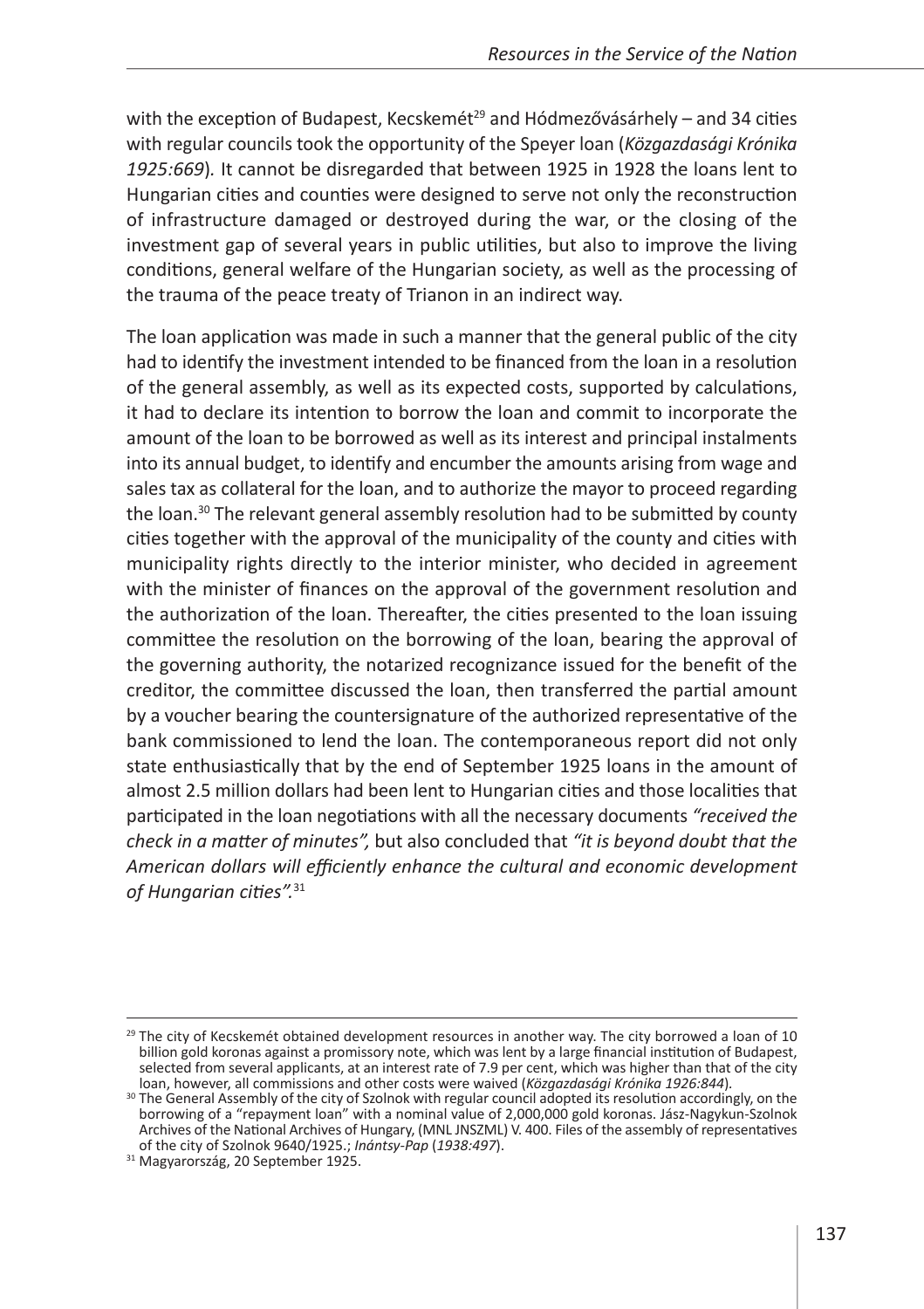#### **Table 1**

**Amounts of the Speyer loan authorized for and provided to cities with municipality rights**

| City with municipality right    | Amount of the authorized loan<br>in dollar | Received amount in pengő |
|---------------------------------|--------------------------------------------|--------------------------|
| Baja                            | 500,000                                    | 2,329,199                |
| Debrecen                        | 900,000                                    | 3,941,747                |
| Győr                            | 1,008,073.40                               | 4,777,505                |
| Hódmezővásárhely                | 600,000                                    | 3,066,799                |
| <b>Miskolc</b>                  | 843,474.20                                 | 3,928,940                |
| Pécs                            | 887,040                                    | 4,024,163                |
| Sopron                          | 266,552                                    | 1,229,977                |
| Szeged                          | 1,495,000                                  | 7,113,400                |
| Székesfehérvár                  | 800,000                                    | 3,774,114                |
| Total                           | 7,299,139.60                               | 34,185,844               |
| Source: Inántsy-Pap (1938:499). |                                            |                          |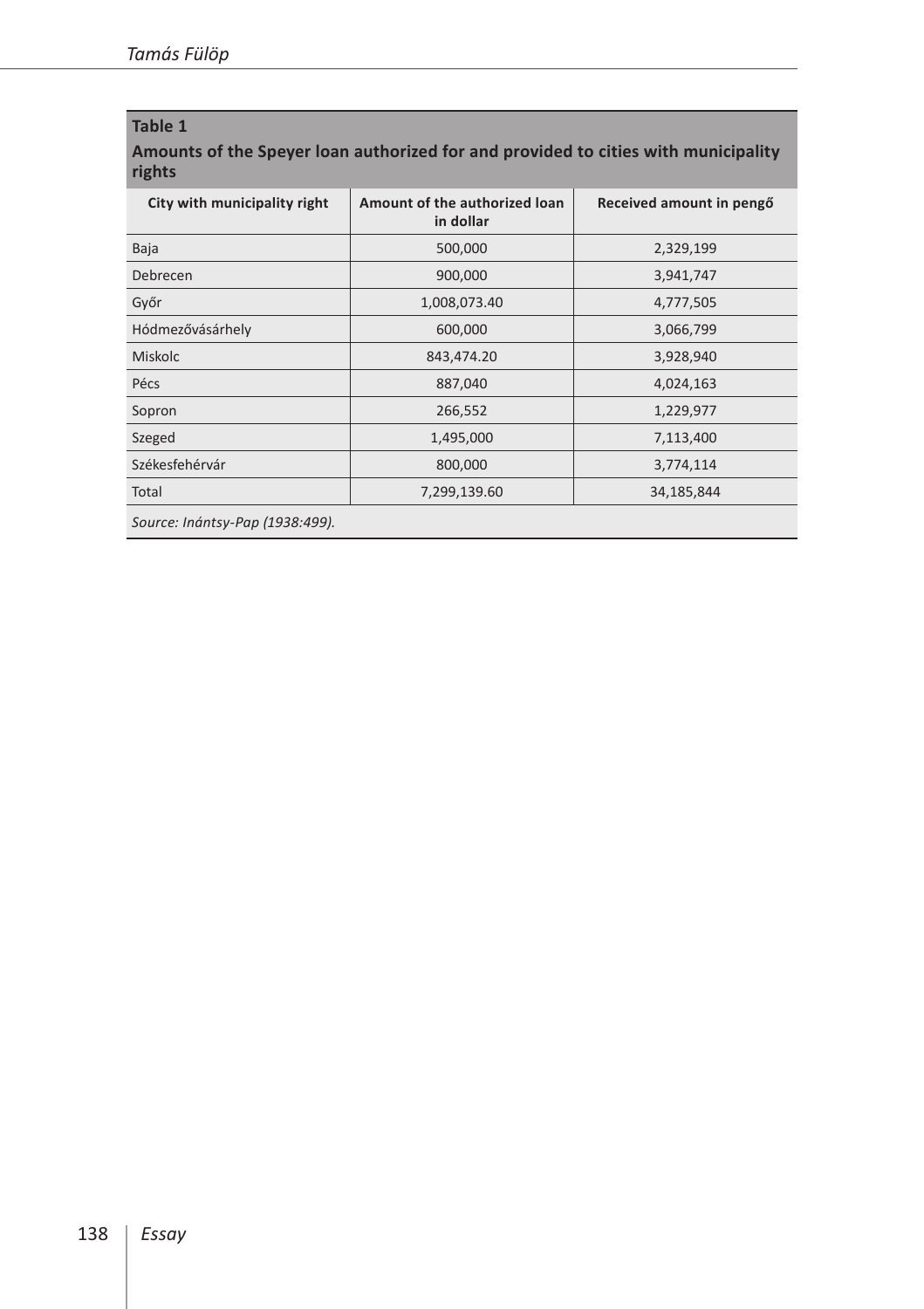| <b>Table 2</b><br>Amounts of the Speyer loan authorized and lent to county cities |                                         |                          |  |
|-----------------------------------------------------------------------------------|-----------------------------------------|--------------------------|--|
| <b>County cities</b>                                                              | Amount of the authorized loan in dollar | Received amount in pengő |  |
| Békéscsaba                                                                        | 520,000                                 | 2,420,220                |  |
| <b>Budafok</b>                                                                    | 275,862                                 | 1,362,165                |  |
| Cegléd                                                                            | 194,000                                 | 878,309                  |  |
| Eger                                                                              | 500,000                                 | 2,390,680                |  |
| Esztergom                                                                         | 345,000                                 | 1,594,164                |  |
| Gyöngyös                                                                          | 446,609                                 | 2,088,734                |  |
| Gyula                                                                             | 200,000                                 | 1,002,520                |  |
| Hajdúböszörmény                                                                   | 5,000                                   | 22,138                   |  |
| Hajdúnánás                                                                        | 93,000                                  | 417,197                  |  |
| Hajdúszoboszló                                                                    | 120,975                                 | 568,904                  |  |
| Jászberény                                                                        | 30,000                                  | 149,506                  |  |
| Kalocsa                                                                           | 52,000                                  | 228,756                  |  |
| Kaposvár                                                                          | 365,000                                 | 1,544,513                |  |
| Karcag                                                                            | 72,020                                  | 317,582                  |  |
| Kiskunfélegyháza                                                                  | 270,000                                 | 1,196,479                |  |
| Kiskunhalas                                                                       | 124,136.40                              | 618,493                  |  |
| Kispest                                                                           | 300,000                                 | 1,329,374                |  |
| Komárom                                                                           | 78,300                                  | 368,972                  |  |
| Magyaróvár                                                                        | 27,600                                  | 122,236                  |  |
| Makó                                                                              | 172,000                                 | 762,201                  |  |
| Mezőtúr                                                                           | 160,000                                 | 797,108                  |  |
| Mohács                                                                            | 77,000                                  | 341,113                  |  |
| Nagykanizsa                                                                       | 527,083                                 | 2,530,960                |  |
| Nagykőrös                                                                         | 116,862                                 | 551,301                  |  |
| Pápa                                                                              | 170,000                                 | 769,159                  |  |
| Pestszenterzsébet                                                                 | 346,000                                 | 1,567,630                |  |
| Rákospalota                                                                       | 154,300                                 | 683,108                  |  |
| Salgótarján                                                                       | 135,000                                 | 597,095                  |  |
| Sátoraljaújhely                                                                   | 315,600                                 | 1,488,552                |  |
| Szekszárd                                                                         | 210,000                                 | 973,954                  |  |
| Szentendre                                                                        | 40,000                                  | 175,235                  |  |
| Szolnok                                                                           | 332,453                                 | 1,494,603                |  |
| Szombathely                                                                       | 603,860                                 | 2,757,933                |  |
| Újpest                                                                            | 700,000                                 | 3,099,175                |  |
| Vác                                                                               | 530,000                                 | 2,529,819                |  |
| Veszprém                                                                          | 91,200                                  | 423,927                  |  |
| Total                                                                             | 8,700,860.40                            | 40,163,815               |  |
| Source: Inántsy-Pap (1938:499).                                                   |                                         |                          |  |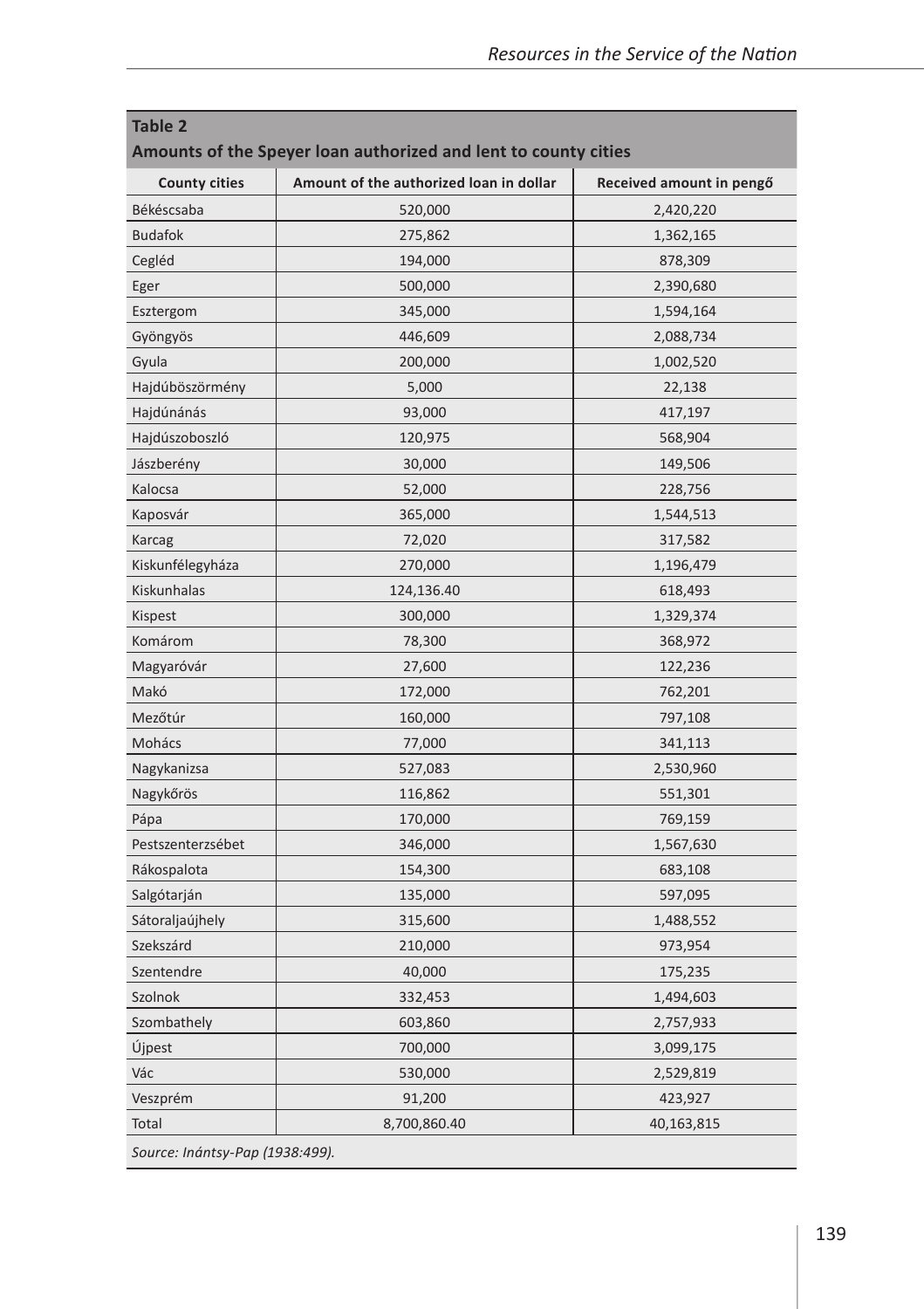The cities received the amount of the loan in instalments and they were obligated to place the assigned amounts at member institutions of the Centre of Financial Institutions until these have been utilized for the specified purpose. Since the cities received the first tranche of the loan in the second half of September 1925, in most cases the planned investments could only be started in the spring of 1926. The localities tried to place the available and temporarily disposable amounts with local financial institutions or with local branches of national financial institutions (*Honvári 2004:53*)*.* The cities elaborated ambitious plans for the implementation of their development concepts and they intended to spend the borrowed loans on a variety of purposes, primarily on infrastructural, communal and community investment projects. Accordingly, the concepts with the highest allocated amounts included railway construction, construction of schools, construction of water pipelines and sewage canals, construction of power plants, surfacing of roadways, construction of roads and bridges, establishment of port waterfront facilities, flood protection works, transport development (*Közgazdasági Krónika 1925:669*)*.* Among developments aimed at the improvement of public health we find construction of hospitals, medical facilities for lung patients, maternity hospitals and disinfecting facilities, funeral plants and establishment of waste transport services. A substantial part of city development concepts was directly and indirectly related to tourism, accordingly, the cities intended to use the foreign loans not only for infrastructure development, but also for the construction of swimming pools, restaurants and blocks of rental apartments.<sup>32</sup>

The dominant part of the loans authorized for the individual cities by the governing authorities was constituted by income-generating investments, primarily aimed at urban development, the construction of public utilities and the acquisition of assets, but even the non-income-generating investments were considered infrastructural investments serving public health, science, education, culture and urban development. Accordingly, among cities of the Great Plane, in the scope of income-generating investments the city of Debrecen intended to spend the loan on housing construction, a sewage filtering plant, the expansion of waterworks, construction of a printing shop and a slaughterhouse, the establishment of a public cemetery and public sanitation company, while in the category of non-incomegenerating investments the construction of schools and the museum was planned. The city of Szeged intended to spend the majority of the loans on a railway with an economic function and on the construction of the university. Being a beneficiary of the second loan, the city of Hódmezővásárhely intended to start an incomegenerating investment aimed at surfacing of roadways, construction of rental housing and a hospital, purchase of land and construction of a coastal swimming pool, in addition, funds were allocated to the construction of schools. Békéscsaba

<sup>32</sup> 8 órai újság 13 October 1925.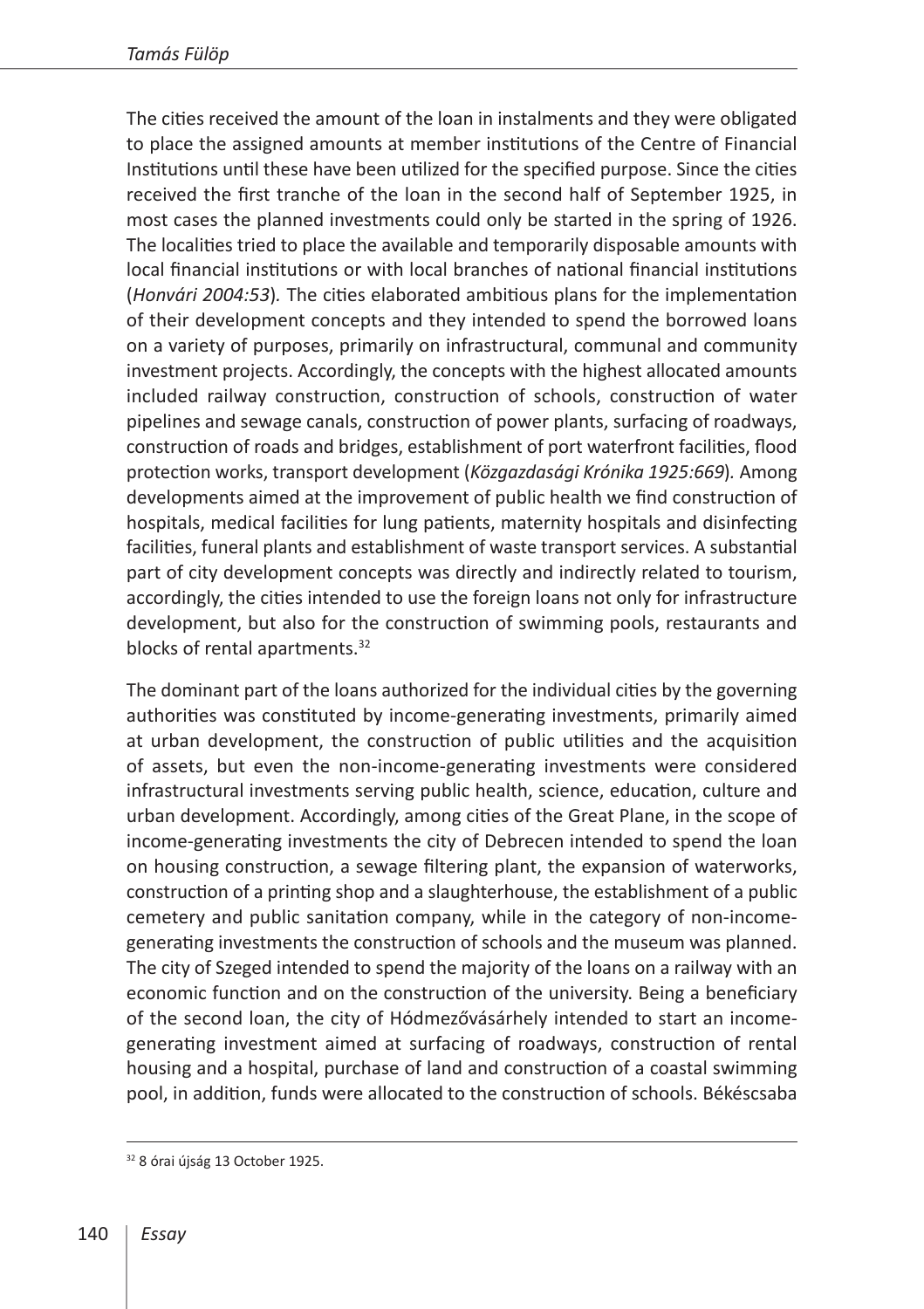spent the borrowed loans on road construction, construction of bathhouses and bridges, a power plant and a hospital and on the construction of schools. Jászberény planned to spend the allocated loan amounts on the surfacing of roadways, Karcag wanted to finance a community house in the cinema as well as deep drilling, while Mezőtúr wanted to spend these funds on the reconstruction of the marketplace, the establishment of a horse farm and the construction of a city hall with stores. In Szolnok the Speyer loan was spent on the construction of a bathhouse and a slaughterhouse and on schools. In cities with municipality rights 77.83 per cent of all the disbursed loans were spent on income-generating and 22.17 per cent on non-income-generating investments, in the case of county cities 85.63 per cent of the received loans served purposes of income-generating investments and 14.37 per cent were spent on non-income-generating investments (*Inántsy-Pap 1938:505*)*.*

The borrowing of the Speyer loans and the start of the investments enabled by them coincided with the short period of economic boom preceding the Great Depression; thus, the favourable impacts could strengthen one another both at local and national economy level. This is how a contemporaneous analysis assessed this period: *During the economic upturn Hungarian cities rushed to productive work as diligent bees and gladly accepted the offered loans, with special regard to the fact that this not only strengthened their existing sources of revenue, but also opened up new sources of revenue providing them with a lucrative yield. In fact, the cities spent those loans mainly on absolutely necessary and lucrative investments, so on the one hand the income from the investment abundantly covered the amounts spent on debt service, on the other hand, the investments resulted in a significant expansion of wealth. In addition, having entered the circulation of economic life, the loan amount also increased its strength, and therefore the loans fulfilled their functions in every respect, they started and continued their productive cycles"*  (*Inántsy-Pap 1937:807*)*.*

As a result of borrowing the foreign loans, between 1925 and 1928 the indebtedness of Hungarian cities continuously increased, by the autumn of 1933 the total loan stock of Hungarian cities reached 166,514,244 pengős, within which the share of cities with municipality rights totalled 96,180,829 and that of county cities 70,333,415 pengős (*Inántsy-Pap 1937:807–816*)*.* The amount of principal and interest instalments falling due on the loan debts of cities was as high as 21,370,280 pengős; therefore, the burden of debt service was 13.31 per cent compared to the existing debt. However, this indebtedness was not really significant compared to either the level before the First World War or the assets of the localities, since in cities with municipality right this burden was 15.73 per cent of the assets in cities with municipality right, and 19.86 per cent in county cities. It may be a basis for comparison that at the same time the loan debts of Budapest Capital amounted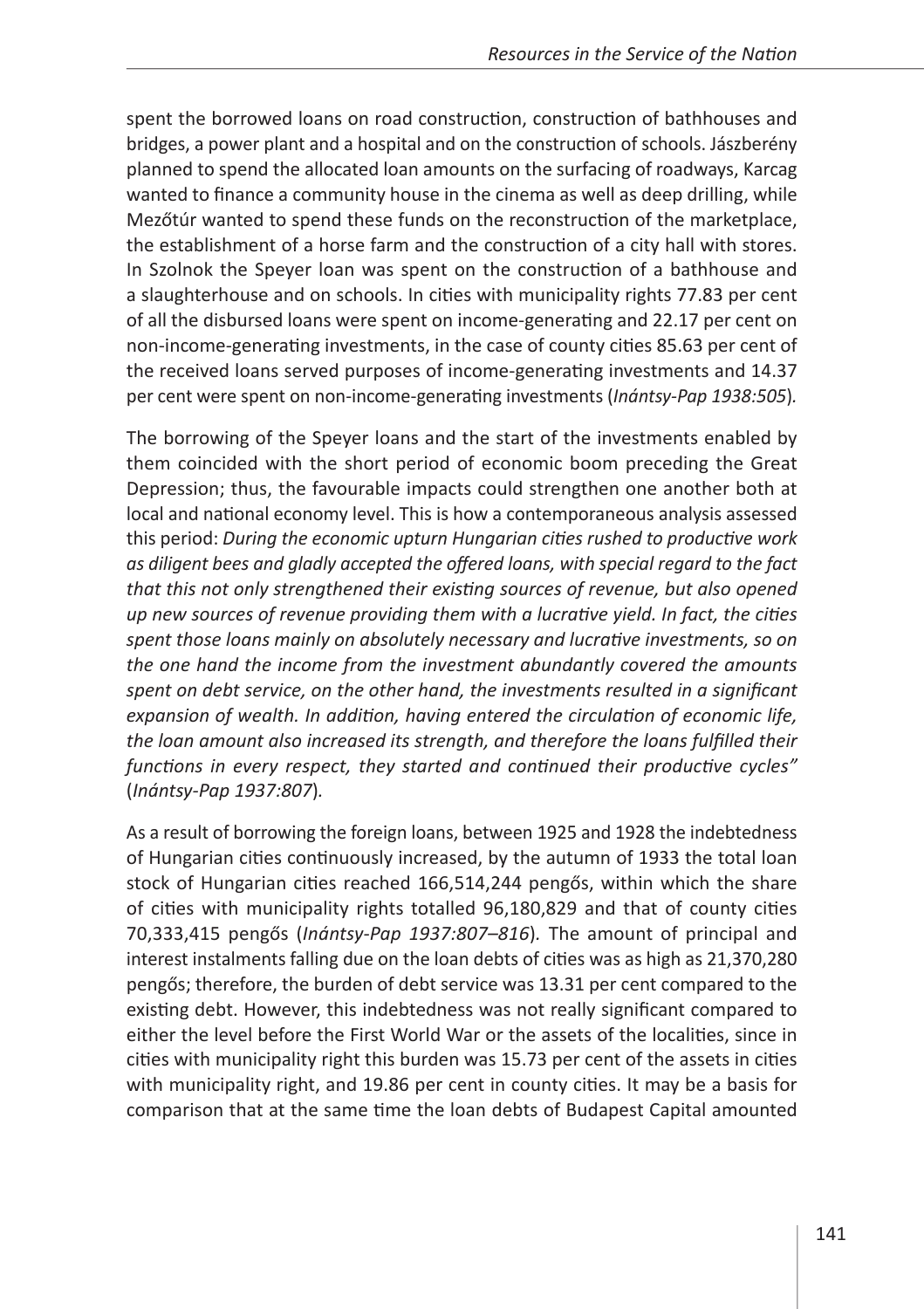to 366,447,892 pengős; therefore, in the case of the capital city the ratio between debt and assets stood at 27.94 per cent.

Two of the 10 cities with municipality rights – the free royal cities of Debrecen and Szeged – had debts exceeding 20 million pengős, while two had debts between 20 and 10 million pengős, three under 10 million pengős and two under 5 million pengős. Among the 45 county cities (cities with regular council), with the exception of two cities – Szombathely and Nyíregyháza – the loan portfolio per one locality fell in the range within 5 million pengős, loan debts of 11 cities were between 2 and 5 million pengős, those of 13 localities between 1 and 2 million pengős, while 19 cities had a debt of under 1 million pengő. In terms of the sources of the loan stock, in 1933 slightly less than 50 per cent of the loans of Hungarian cities was related to foreign financial groups, and the overwhelming majority of foreign loans (87.4 per cent) were long-term ones, in which – naturally – a portion of about 13.3 million dollars still outstanding at the time of the loan borrowed from the Speyer Banking House represented a dominant ratio. The debt stock of cities denominated in foreign currency was primarily in American dollars, while the localities borrowed their loans in British pound and Swiss francs to a smaller extent. Of the cities with municipality rights, Debrecen (4 million) and Szeged (3 million) were the most heavily indebted, among county cities Eger was on top of the list with 640,321 dollars, while among the localities in the Great Plane Békéscsaba had a loan debt of 432,385, Cegléd 156,609, Gyula 164,268, Jászberény 23,728, Karcag 55,934, Mezőtúr 169,349, Nagykőrös 91,144 and Szolnok 268,274 dollars. One-fifth of county cities Balassagyarmat, Csongrád, Hajdúhadház, Kisújszállás, Kőszeg, Nyíregyháza, Szentes, Túrkeve and Zalaegerszeg – no longer had any debts to financial institutions denominated in a foreign currency. It can be determined from the data that cities without municipality rights could obtain foreign loans at more adverse conditions – usually with higher interest –, which can be attributed to the lower international awareness of the cities, the longer distance from the centres of financial institutions as well as the fact that the value of their assets and income-generating capacities were lower. However, a contemporaneous summary on the indebtedness of Hungarian cities tried to highlight that *"in most cases the significant amounts of the roles are coupled with outstanding active assets, and it may be a consequence of the fact that the great wealth enabled the borrowing of more significant loans, or perhaps, it was exactly the investments completed by the*  loans that widened the frames of the asset statement of the city", in other words "it *is therefore not possible to infer that the indebtedness of the city is favourable or adverse merely from the amount of the loan, or even from the per capita value of the loan"* (*Bene 1935:94–95*)*.* In addition, a city that failed to take the opportunity of borrowing may have missed its chance to implement major economic, public health investments, while cities that seemed heavily in debt according to primary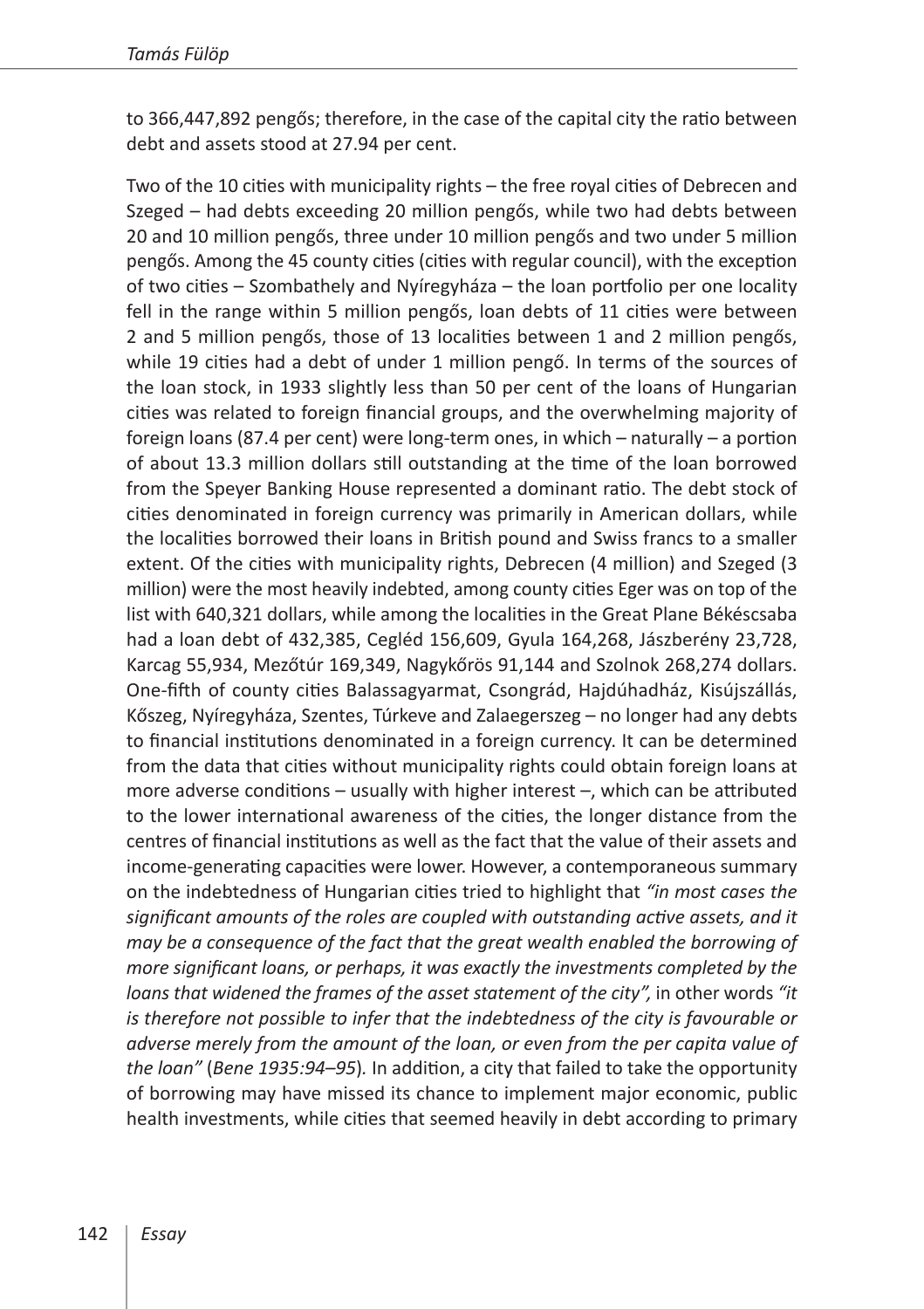data could implement developments improving the quality of life of their citizens or acquired significant productive assets exactly with the help of foreign loans.

When servicing the debt, cities affected by the mortgage loan paid their revenues encumbered for the purpose of interest and principal repayment during the term of the existence of the loan – under the supervision of the regional royal Hungarian tax office – onto a special checking account of the savings bank, from which the amount was transferred to the account of the Magyar Nemzeti Bank. The Magyar Nemzeti Bank transferred the amount equalling the semi-annual annuity and the commission to the Speyer Banking House in dollars, through the trustee bank. The financial difficulties caused by the international economic crisis resulted in changes in the repayment of the Speyer loans as well. On 23 December 1931 the Hungarian Government ordered a transfer moratorium in order to save the gold and foreign currency stocks of the country; it prohibited the payment of existing foreign debts in foreign currency.<sup>33</sup> Under this order, the collected repayments of the city loans were transferred by the Magyar Nemzeti Bank to the Fund of Foreign Creditors, then the domestic bondholders could freely redeem their coupons from these amounts, while the value of coupons of foreign bondholders presented for the purpose of redemption was transferred to a blocked pengő account.

In terms of loan amortization, the cities were hit by the economic crisis to varying degrees, the most severe problem was the drying-up of additional city taxes, the decrease of the revenues of the city, but owing to the proportionately bigger drop in agricultural prices, the recession affected agricultural communities, cities in the Great Plane more deeply (*Makó 2015:96–97*)*.* In 1929-30 a significant part of Hungarian cities were no longer primarily frustrated by the burdens arising from the long-term Speyer loan, rather by the credit facilities that carried much higher interests (*Solymár 1989:103–138*)*.* The economic crisis had a negative impact on the prices of the bonds of the Speyer loan as well, at the end of 1928 the price of the first bonds was as high as 98 per cent; however, in 1931 it dropped to 30 per cent, then following the crisis, until the end of the 1930s, it showed an increasing trend, with fluctuating prices (*Kallós 1928:83–84*)*.* In January 1938 – while the general sentiment of the stock exchange was optimistic  $-$  in the market of unlisted fixed income papers the price of the Speyer bonds stood at 85.25 per cent; however, by May the prices dropped by 15 per cent and the Speyer bonds fell back to 67 per cent.34 The cities affected by the loan contract and struggling with loan amortization problems raised the idea of purchasing back the bonds with reduced prices in a big volume as early as 1932, or the conversion of the loan and the reduction of interest, but the financial ministry did not authorize this solution (*Makó 2015:99*)*.* In several

<sup>&</sup>lt;sup>33</sup> Decree with M.E. no. 6.900/1931., on the payment of certain debts to foreign parties in pengő value. Repository of Hungarian Decrees 1931 Volume 65, Royal Hungarian Ministry of the Interior Budapest,<br>1932 pages 1549–1551.

 $34$  Az Újság 16 January 1938. Volume XIV no. 12; Az Újság 8 May 1938. Volume XIV issue 103.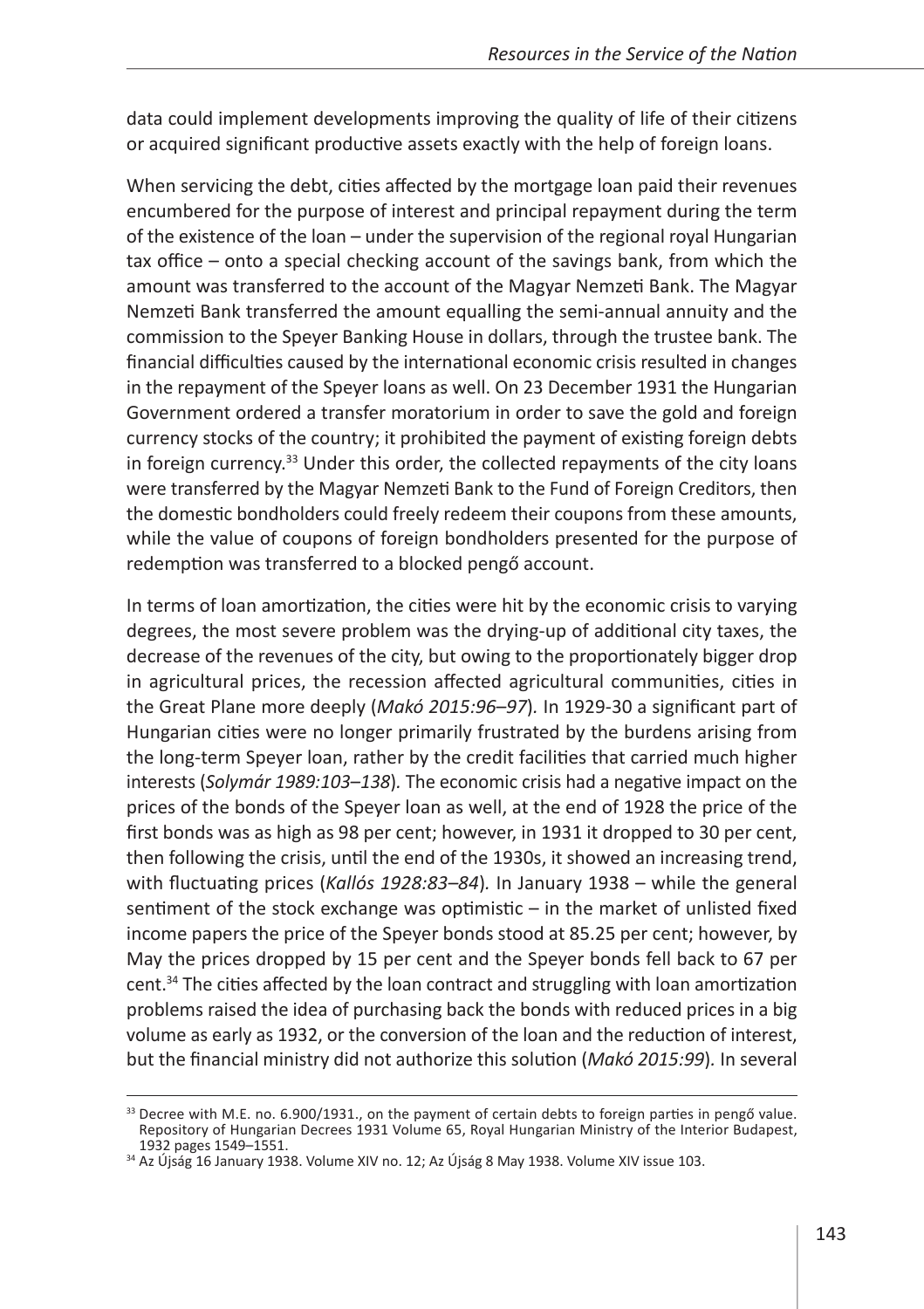localities facing a difficult situation it was hoped that if they had possessed an appropriate amount of cash, they could even pay off the Speyer loans at one quarter of the original price, and by this the cities would get rid of not only the "*suffocating loan*", but also *"the burden of paying high interests for a term of 10–20 years".*<sup>35</sup>

Parallel with the deepening of the economic crisis, increasingly radical government actions had to be implemented regarding the foreign loans as well. On 28 February 1933, the Ministry of finances suspended the principal repayments of debentures and other bonds and reduced the debt service of the loans to 5 per cent.<sup>36</sup> Finally, on 22 January 1936 the government ordered the conversion of the mortgage bonds into securities held by domestic parties, under which *"[…] any payment to be made against a coupon of a debenture or bond […] shall be allowed only if the share, the debenture or the bond is in the possession of a domestic party, and the person presenting this coupon certifies this in the manner defined by the Magyar Nemzeti Bank".* 37 As a result of this process, the bonds of city loans were acquired by domestic parties to an extent of approximately 60 per cent, while the Magyar Nemzeti Bank had to spend less foreign currency on the redemption of the coupons (*Inántsy-Pap 1938:510*)*.* Under the original agreement, the Speyer Banking House redeemed the maturing interest coupons from the debt service amount transferred to it by the Magyar Nemzeti Bank semi-annually, the part remaining after the redemption of the coupons was spent on amortization of principal, by selecting bonds with a face value corresponding to this amount by drawing lots and redeeming them at face value. However, owing to the transfer decree of 1931, the bank could not receive the debt service amount in dollars; therefore the selection of the bonds by drawing lots was cancelled. The last draw was held on 13 April 1932 for bonds of the year 1925, and on 7 October 1931 for bonds of the year 1926. The bonds were still redeemed in the first and second half of 1932, but after that only the Magyar Nemzeti Bank was allowed to redeem the maturing coupons. In order to preserve the creditworthiness of the country in the international money market, the financial government committed to pay an interest of 1.75 per cent on the interest coupons of the bonds to foreign creditors, in foreign currency. Accordingly, domestic creditors received an interest of 5 per cent in pengő, and of the foreign creditors those who intended to collect the interests in pengő also received an interest of 5 per cent on their blocked accounts, while those foreign creditors who intended to collect the interests in dollars only received an interest of 1.75 per cent (*Inántsy-Pap 1938:511*)*.*

<sup>&</sup>lt;sup>35</sup> Esztergom és Vidéke, 24 January 1932.<br><sup>36</sup> Decree with P.M. no. 450/1933 on the definition of the measure of the deposit obligation imposed in Decree with M.E. no. 6.900/1931 on the payment of certain debts to foreign parties in pengő value. Budapesti<br>Közlöny, Volume 67 issue 48, 28 February 1933 1–2 pp. 48. szám 1933. február 28. 1–2. p.

<sup>&</sup>lt;sup>37</sup> Decree with M.E. no. 300/1936 on the prohibition of the import of securities, on new regulation of the redemption of the dividend coupons of shares, coupons of debentures and bonds and the payment of debts from the purchase price of goods to foreign parties in pengő. Pénzügyi Közlöny (Financial Gazette), 1936, issue 4, 01 February 1936 pages 17–19.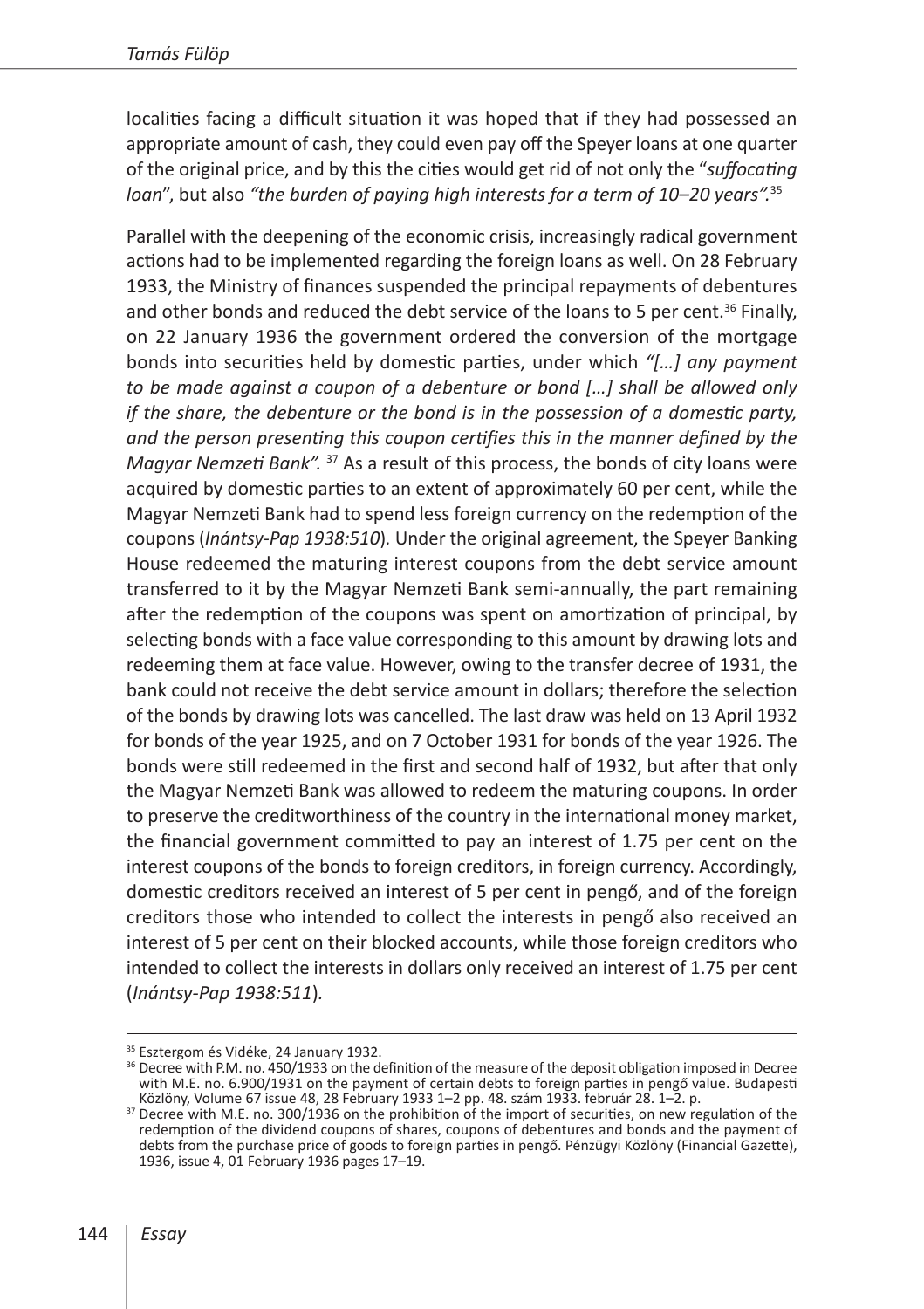Hungarian cities remained heavily indebted in the decade following the economic crisis as well, the amortization of the borrowed loans remained a serious burden on the finances of local governments. The contemporaneous analysis dealing with the loan debts of cities drew light on the fact that – even though a ratio of 26 per cent between the assets of the city and the burden of the loan is not a problem – the profitability of the assets owned by the local governments and the incomegenerating capability of the localities are extremely low, given the current financial conditions, they can only obtain extremely adverse credit facilities for covering their operating expenses; therefore, they have no meaningful options to reduce their debts permanently. *"[…] Our cities of the countryside are in a much more adverse situation when it comes to fulfilling their credit needs than any other economic community",* because *"a significant part of our cities have no appropriate capitals, reserve stocks or surplus cash; therefore, even the smallest disruption of the regime of expenses and revenues would generate quite serious disturbances and difficulties in the finances of the cities"* (*Drághfy 1941:73–76*)*.* From this he has arrived at the conclusion that *"it is necessary to establish the rural cities' own credit institution, which will serve the relevant needs in an appropriate manner, much more perfectly than the current conditions"* (*Drághfy 1941:83*)*.* The cities tried to get rid of the burden of two decades according to the basic contract of the Speyer loan, some localities attempted to repurchase the loan bonds at a low price during the economic crisis and then after the Second World War, by borrowing new loans or selling their real properties, but these efforts failed (*Dobrossy 1996:445–446*)*.* The majority of the localities that received a part of this loan were unable to repay the borrowed amounts by the original maturity, as a result of the Second World War and the economic and political processes that followed it, the fulfilment of tasks relating to foreign debt service were placed under a new system of conditions and central direction. Long-term loans originating from the era before 1945 and not repaid to foreign financiers – including the Speyer loan – were settled by the Hungarian government in the three decades between 1950 and 1970, in the form of bilateral financial agreements.

### **5. The impact and afterlife of the loans**

One decade after the first disbursements the positive and negative impacts of the city loans borrowed after 1925 were clearly noticeable. As a result of the loans, several public utility developments, infrastructural, public-health, cultural, educational investments were implemented in the Hungarian cities that the localities simultaneously struggling with a shortage of funds and the need to modernize, would only have accomplished relying on their own resources with great difficulties, if at all. The newly built institutes, rental buildings, hotels, roads significantly changed the cityscape in Hungarian cities, their structures were modernized, as a result of the public utility developments, public health, educational and cultural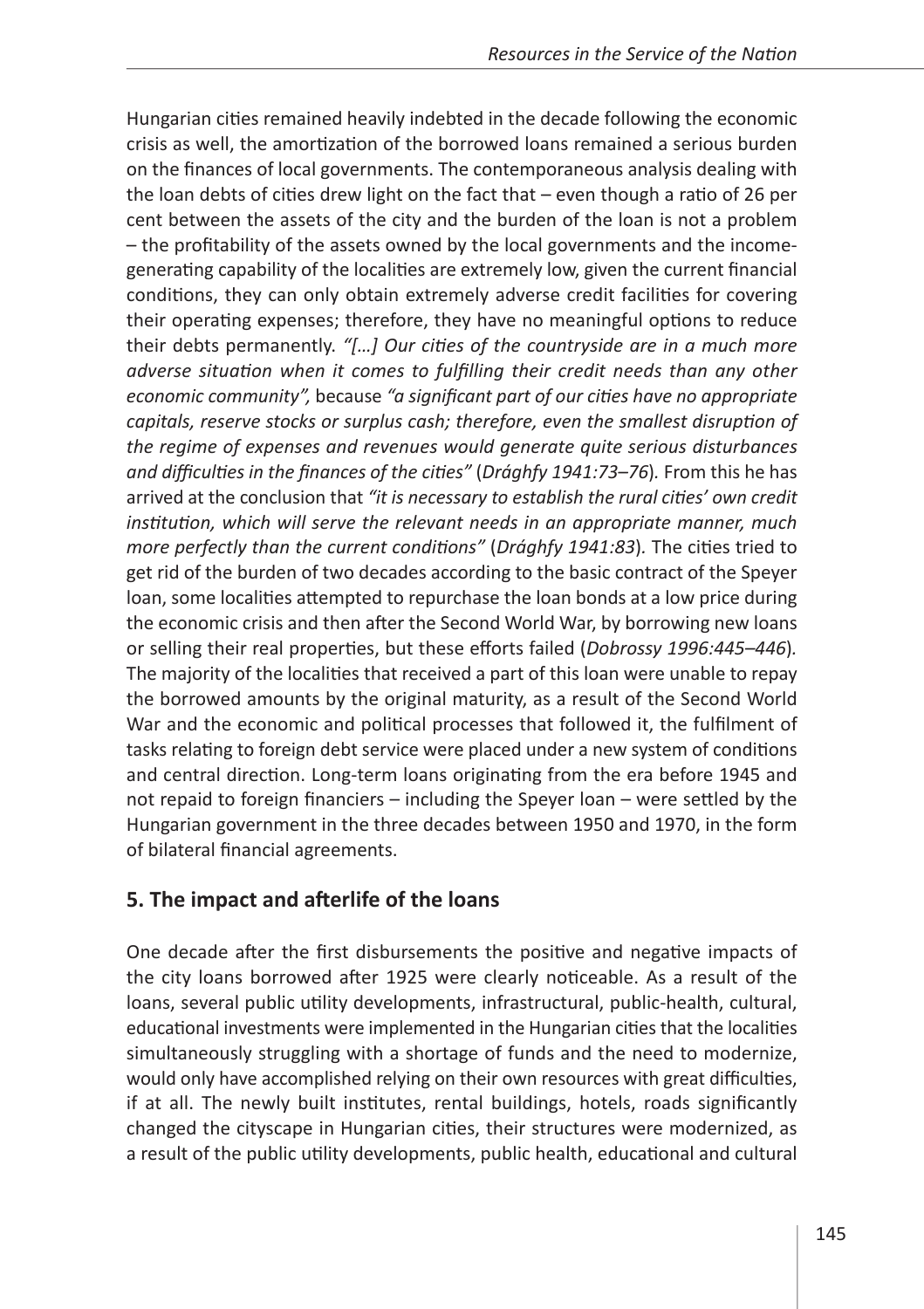investments the quality of services provided by the localities increased significantly and the quality of life of the residents improved. The loans provided funds for the necessary developments, they terminated development gaps of several decades and formed the cityscapes of Hungarian cities in a future-proof manner; therefore, this period deserves to be considered a progressive era from the aspect of the elaboration of ambitious urban development concepts of the 20th century as well. Many investments served representative urban development aims motivated by ideological considerations, they also had emotional roots. We can agree with the contemporaneous summary assessing the borrowing of the loan that stated: *"Although the debt service of the Speyer loan imposed a noticeable burden on the cities, they were still willing to participate in the borrowing of the loan, because they were aware of the fact that this is how they can identify and construct the path of progress, and that this loan will enable them to utilize the unused resources available for them for the accomplishment of national aims"* (*Inántsy-Pap 1938:516*)*.*

In several localities there were many debates even at the time of the borrowing of the loans, and there were cities where the investments launched from the loan exceeded the capacities of the community. It happened that the beneficial impact of the large investments on local enterprises did not prove to be enduring, and the companies owned by the city did not generate appropriate revenues despite the preliminary calculations. It can be presumed that the body of city officers were not always prepared for the fulfilment of the tasks related to the handling, utilization of the incoming loans and the coordination of the started investments either. As soon as the loans were disbursed, problems occurred concerning the legitimate utilization of the amounts and there were cities where the interior minister ordered strict investigations: *"Speyer disciplinary actions all over the country"* – was the headline of the newspaper Magyarország on 11 April 1928. The unjustifiably high number of developments could often only be completed by borrowing new loans, which could lead the cities into loan traps that could result in bankruptcy, insolvency or even the forced sale of the real properties of the city (*Dobrossy 1996:426*–*445*)*.* The professional literature has so far noticeably somewhat neglected those cities (e.g. Esztergom, Szolnok, Kaposvár), where serious problems, economic frauds and political scandals raised their ugly heads regarding the utilization of the foreign loans (*Vécs 1931:64*)*.* However, basic and exploratory research on the "afterlife" of the loans – which can be primarily reconstructed from the contemporaneous press and the records of litigations of the time – are yet to happen for the most part and since such research works would go beyond the scope of this study, these matters could even define a new direction for the research on the utilization of the loans during the interwar years.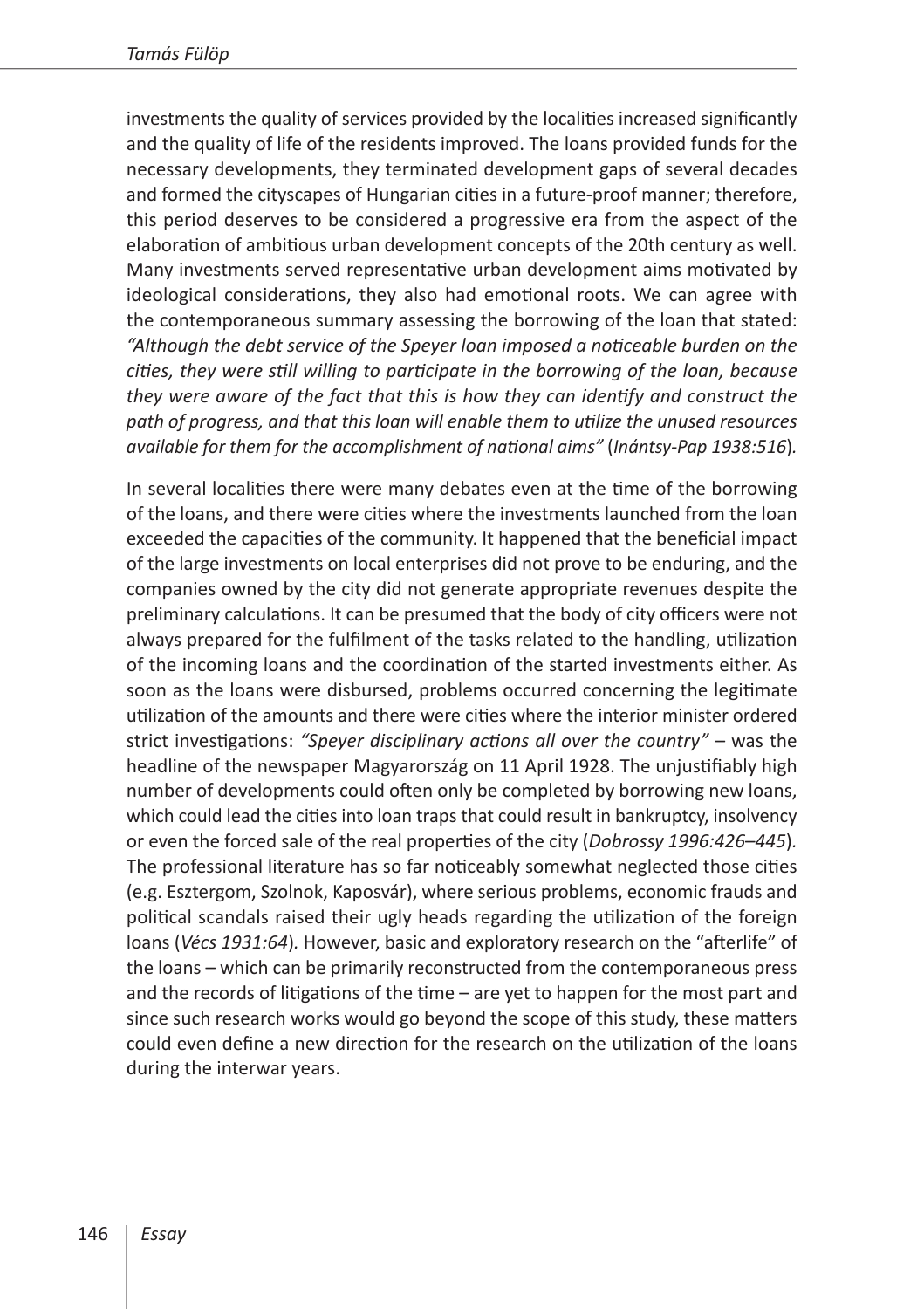#### **References**

- Antal, T. (2010): *Hódmezővásárhely törvényhatósága* (*1919*–*1944*)*.* (*The municipality of Hódmezővásárhely 1919*–*1944*) *Fejezetek a magyar városigazgatás történetéből*. (*Chapters from the history of city governance in Hungary*)*.* Dél-Alföldi évszázadok 27., Szeged.
- Balla, A. (1935): *A legújabb kor gazdaságtörténete*. (*Economic History of Modern Times*). Királyi Magyar Egyetemi Nyomda, Budapest.
- Barbarits, L.: *Nagykanizsa*. *Magyar városok monográfiája IV.* (*Monograph of Hungarian Cities*), Magyar Városok Monográfiája Kiadóhivatala, Budapest.
- Bene, L. (1935): *A magyar városok háztartása* (*Finances of Hungarian Cities*). Székesfővárosi házinyomda, Budapest.
- Bojtos, G. (2013): *Szolnok városa a "NAGY HÁBORÚBAN" A hátország élete és annak tükröződése a helybeli ferencesek Historia Domusában*. (*The City of Szolnok in the "GREAT WAR" – Life of the hinterland and how it was reflected in the Historia Domus of the local Franciscans*). In: Zounuk – A Jász-Nagykun-Szolnok Megyei Levéltár Évkönyve (Yearbook of the Archives of Jász-Nagykun-Szolnok County) 27: 327–388.
- Botos, J. (1994): *A magyarországi pénzintézetek együttműködésének formái és keretei*. (*Forms and Frameworks of Cooperation Between Financial Institutions in Hungary*). Közgazdasági és Jogi könyvkiadó, Budapest.
- Botos, J. (1999): *A Magyar Nemzeti Bank története II* (*History of the Magyar Nemzeti Bank II*)*: Az önálló jegybank 1924–1948* (*The Autonomous Central Bank 1924–1948*). Presscon Kiadó, Budapest.
- Dobrossy, I. (1996): *Miskolc infrastruktúrájának modernizálása és a* "*Speyer" bankkölcsön felhasználása* (*1925*–*1950*) (*Modernisation of the Infrastructure of the City of Miskolc and Utilisation of the "Speyer" Bank Loan* (*1925*–*1950*)). In: Yearbook of Hermann Ottó Museum, XXXIII-XXXIV: 423–452.
- Drághfy, J. (1941): *A vidéki városok hitelszükségleteinek kielégítése*. (*Fulfilment of the credit needs of rural cities*). Városi Szemle, XXVII. évf. 1: 55–85.
- Fülöp, T. (ed.) (2013): *Jász-Nagykun-Szolnok megye székházának és közigazgatásának története* (*1876*–*1990*) (*History of the County Hall and Public Administration of Jász-Nagykun-Szolnok County* (*1876*–*1990*)). Jász-Nagykun-Szolnok Archives of the National Archives of Hungary, Szolnok.
- Fülöp, T. (2014): *Négy kudarcra kárhoztatott kísérlet. Szolnok város kérelmei törvényhatósági jogú várossá válás tárgyában 1922–1947.* (*Four attempts doomed to failure. Petitions of the City of Szolnok to become a city with municipality rights 1922–1947*) In: Zounuk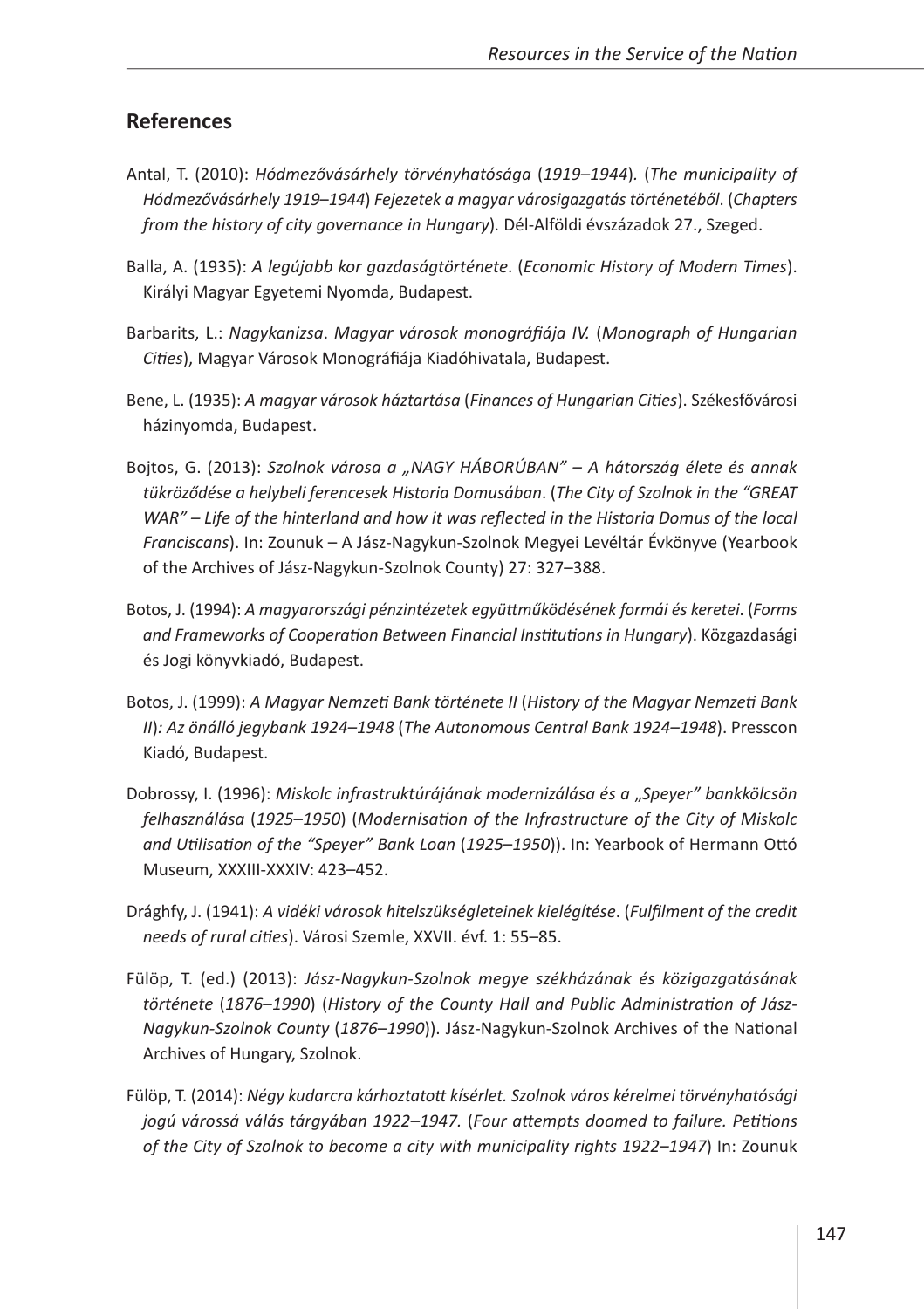– A Jász-Nagykun-Szolnok Megyei Levéltár Évkönyve (Yearbook of the Archives of Jász-Nagykun-Szolnok County) 24: 205–250.

- Gyenesei, J. (2015): *Hátországban. Kecskemét az I. világháború idején*. (*In Hinterland. Kecskemét at the time of the First World War*). Bács-Kiskun County Archives of the National Archives of Hungary, Kecskemét
- Homolyai, R. (1943) *Városi önkormányzat. A városigazgatási politika vázlata*. (*City selfgovernment. A political outline of city administration*). (Statistical Communications 95/4.)
- Honvári, J. (2004): *Győr és az egyesített városi kölcsönök 1925-1928*. (*Győr and the consolidated city loans 1925–1928*) Limes, 4: 43–57.
- Honvári, J. (2006): *XX. századi magyar gazdaságtörténet*. (*Economic History of Hungary in the 20th century*). Aula Kiadó, Budapest.
- Honvári, J. (ed.) (2001): *Magyarország gazdaságtörténete a honfoglalástól a 20. század közepéig*. (*Economic History of Hungary from the conquest of the Carpathian Basin until the middle of the 20th century*). Aula Kiadó, Budapest.
- Inántsy-Pap, E. (1937): *A városok tartozásai, különös tekintettel a kölcsöntartozásokra*. (*Debts of cities, with special regard to loan debts*). Városi Szemle, Volume XXIII 6: 801–826.
- Inántsy-Pap, E. (1938): *A magyar városok Speyer-kölcsönei*. (*Speyer loans of Hungarian cities*). Városi Szemle, XXIV:482–516.
- Kallós, J. (ed.) (1926): *Gazdasági, Pénzügyi és Tőzsdei Kompasz 1926–1927.* (*Economic, Financial and Stock Market Registry 1926–1927*) Volume II I-II., Pest Stock Exchange, Budapest.
- Kallós, J. (ed.) (1928): *Gazdasági, Pénzügyi és Tőzsdei Kompasz 1929–1930.* (*Economic, Financial and Stock Market Registry 1929–1930*) Volume V I-II., Pest Stock Exchange, Budapest.
- Kaposi, Z. (2002): *Magyarország gazdaságtörténete 1700-2000*. (*Economic History of Hungary 1700-2000*) Dialóg Campus Kiadó, Budapest–Pécs.
- Korányi, F. (1928): *Széljegyzetek Magyarország pénzügyi újjáépítésének történetéhez*. (*Side notes for the history of the financial reconstruction of Hungary*). Budapesti Szemle: 1–11.
- *Közgazdasági Krónika 1925*. In: Közgazdasági Szemle 1925. (ed.: Heller Farkas) Hungarian Economic Society, Volume XLIX Volume 68. Bp., 1926.
- *Közgazdasági Krónika 1926*. In: Közgazdasági Szemle 1926. (ed.: Heller Farkas) Hungarian Economic Society, Volume L Volume 69. issues 1-2 Bp., 1926.